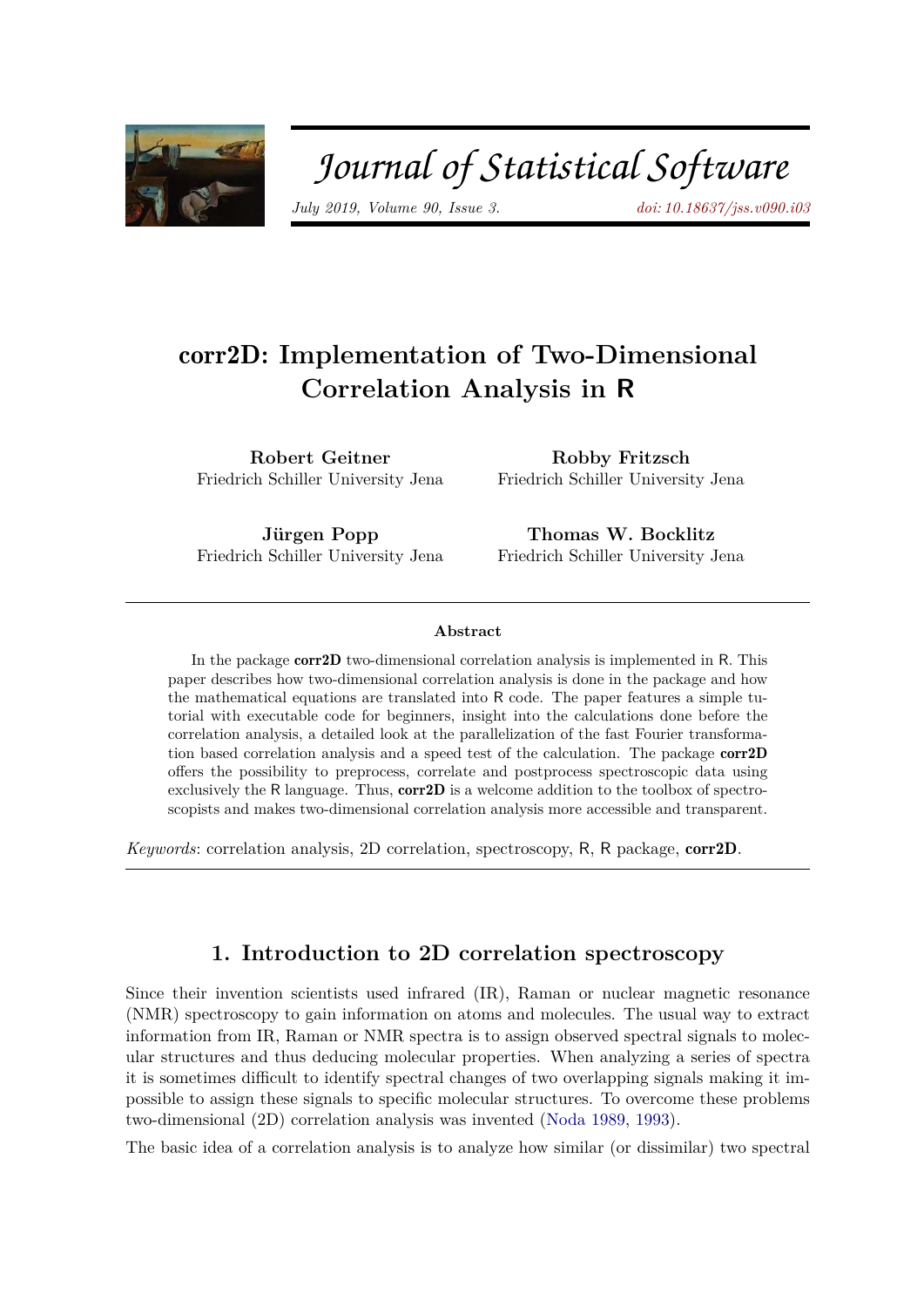signals change. The correlation analysis describes in a quantitative manner how similar these two signals behave. 2D correlation spectroscopy is a pure mathematical processing of signals. 2D NMR or 2D IR experiments which are based on physical correlation processes during the respective spectroscopic measurements are related to 2D correlation spectroscopy. 2D correlation spectroscopy correlates spectroscopic data after the measurement while 2D NMR and 2D IR experiments generate the correlation during the data collection by special experimental setups.

2D correlation analysis (which is another term to describe 2D correlation spectroscopy) is used in spectroscopy to analyze spectral features more clearly and to extract additional information, which may be obscured in classical one-dimensional (1D) plots of spectra. To achieve this goal 2D correlation spectroscopy correlates a series of spectra collected under the influence of an external perturbation using the correlation integral. Isao Noda applied the correlation integral to a series of IR spectra of polymers collected under the influence of a sinusoidal tensile strain in 1986 (Noda 1986) and later generalized the approach in 1989 and 1993 (Noda 1989, 1993).

Today 2D correlation analysis is used in spectroscopy to analyze dynamic systems under a specific perturbation. In this context IR, Raman, NMR and UV/Vis spectroscopy as well as mass spectrometry have been used to study polymers, reaction solutions and pharmaceuticals under the influence of temperature, time and electro-magnetic radiation. For good reviews on spectroscopic methods, samples and perturbations used in 2D correlation spectroscopy the reader is referred to Noda (2014a,b) and Park, Noda, and Jung (2016).

Although 2D correlation spectroscopy is used by an ever growing community, there has – to the best of our knowledge – so far been no publicly available implementation of 2D correlation spectroscopy in R (R Core Team 2019). Furthermore there is only one standalone software available to do 2D correlation spectroscopy. It is called 2DShige, can be downloaded for free and was developed by Shigeaki Morita (Morita 2005). Unfortunately, 2DShige is a standalone program and thus it is difficult to use it in combination with other software, which may be used to preprocess the spectroscopic data accordingly. It is also not an open source software and thus lacks transparency. As an alternative to **2DShige** home-written MATLAB (The MathWorks Inc. 2016) scripts are often used to carry out 2D correlation analysis (López-Díez, Winder, Ashton, Currie, and Goodacre 2005; Barton, de Haseth, and Himmelsbach 2006; Spegazzini, Siesler, and Ozaki 2012) (see also MATLAB contribution MIDAS 2010 by Ferenc 2011). These MATLAB scripts allow the user to preprocess and correlate the data within one program, but also lack transparency and comprehensibility. The spectroscopy and analysis software OPUS from Bruker Corporation (2016) also has an implemented 2D correlation spectroscopy algorithm. Unfortunately, OPUS is a commercial software and lacks some freedom as well as transparency, which other statistical software like R or MATLAB offer. Thus, OPUS is very rarely used to perform 2D correlation spectroscopy. The widespread analysis software Origin by OriginLab (2019) on the other hand offers the possibility to conduct homo as well as hetero 2D correlation analysis since 2018 via its twoDCorrSpec.opx extension. Unfortunately the use of the extension is (up to 2019) not free and only available for OriginPro users.

In this paper we present our R package corr2D (Geitner, Fritzsch, and Bocklitz 2019), which implements 2D correlation spectroscopy in R and is available from the Comprehensive R Archive Network (CRAN) at https://CRAN.R-project.org/package=corr2D. Package corr2D combines transparency, comprehensibility and the convenience to process and analyze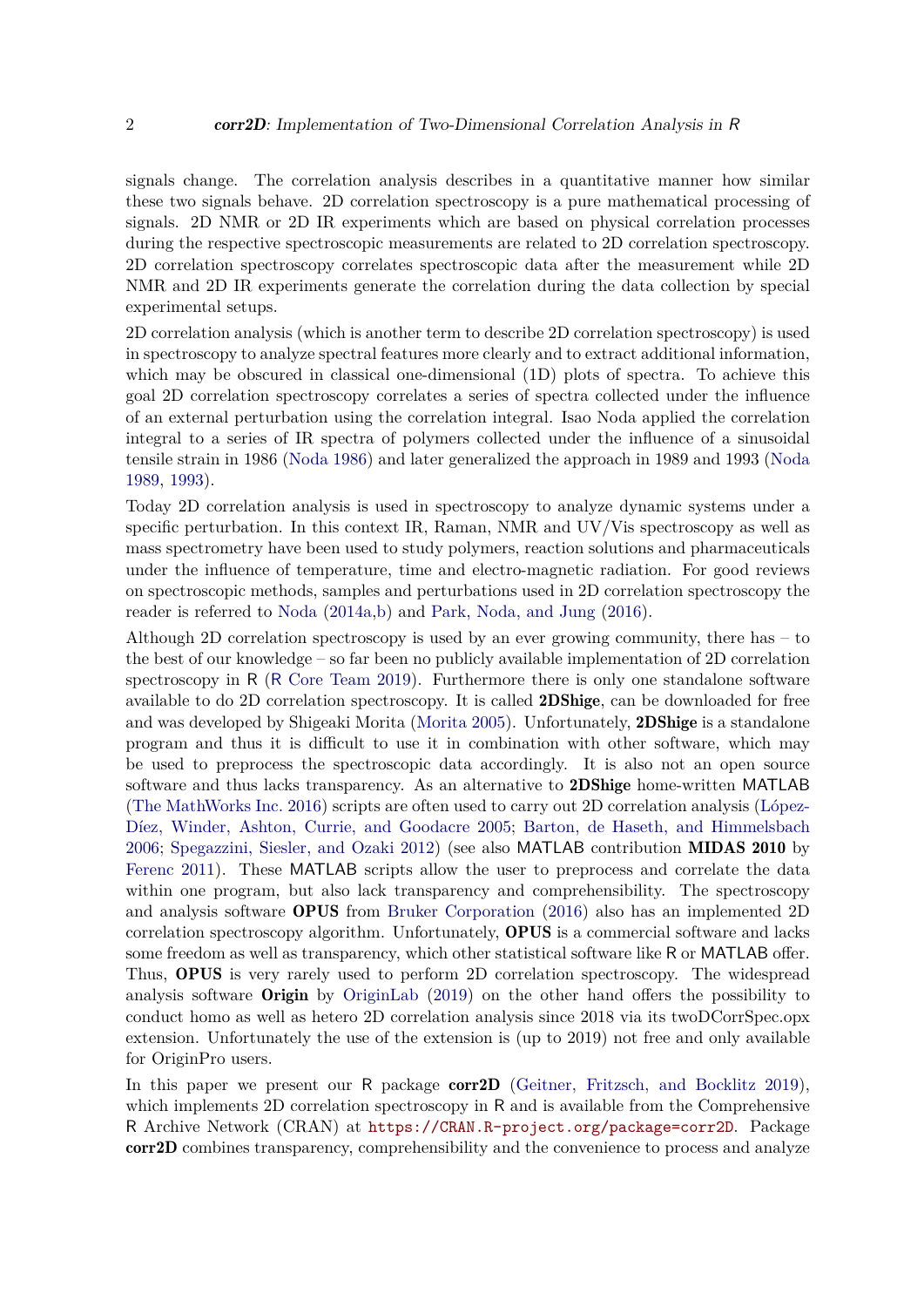2D correlation spectra within one open source program. We already published some results (Geitner *et al.* 2015, 2016) utilizing the calculation and plotting properties of corr2D. For the calculation of the complex correlation matrix a parallelized fast Fourier transformation (FFT) approach is used. To illustrate the use of corr2D the package also features a set of preprocessed temperature-dependent experimental Raman spectra (Geitner *et al.* 2015) and a function to generate artificial data. We hope to enrich both the R community as well as the 2D correlation community with our package.

The paper is divided into three main sections. Section 2 deals with the mathematical background and the theoretical description of 2D correlation spectroscopy. The comprehensive mathematical description of 2D correlation spectroscopy is important because the package corr2D translates the 2D correlation theory into executable R code. For newcomers to the field of 2D correlation analysis we suggest reading Noda, Dowrey, Marcoli, Story, and Ozaki (2000) as it features a simplified introduction to the formal mathematical procedure and three application examples. Section 3 is meant as a tutorial for beginners. It describes the structure of the input data and how the resulting object containing the 2D correlation spectra can be visualized. In addition the arguments of the plotting functions plot\_corr2d() and plot\_corr2din3d() are presented. To round out the tutorial the section also gives a short introduction to the interpretation of 2D correlation spectra. Section 4 further dives into the technical details of corr2D. The section focuses on how the mathematical equations described in Section 2 are translated into R code, how special features of 2D correlation spectroscopy are implemented into corr2d(), how the 2D correlation analysis was parallelized and how fast the resulting R code is. The final section also explains the R code behind the plotting functions plot\_corr2d() and plot\_corr2din3d().

# **2. Theoretical description of 2D correlation spectroscopy**

The foundation of 2D correlation spectroscopy are the general auto- and cross-correlation integrals seen in Equations 1 and 2. The result of a general correlation analysis is the correlation coefficient C which describes how similar two signals  $f(u)$  and  $g(u)$  are depending on a lag  $\tau$  between them.  $f^*(u)$  denotes the complex conjugate of  $f(u)$ .

$$
C_{\text{auto}}(\tau) = \int_{-\infty}^{\infty} f^*(u) \cdot f(u+\tau) du \tag{1}
$$

$$
C_{\rm cross}(\tau) = \int_{-\infty}^{\infty} f^*(u) \cdot g(u+\tau) du \tag{2}
$$

To use the general correlation integral on spectroscopic data the integral needs to be specified. This is accomplished by replacing the terms  $f(u)$  and  $g(u)$  in Equation 2 by the dynamic variations of two signals  $y_1(\nu_1, t)$  and  $y_2(\nu_2, t)$ , e.g. spectra. Both spectra depend on their own spectral variables  $\nu_1$  and  $\nu_2$  as well as on an external perturbation variable *t*. The spectra are observed within a perturbation interval ranging from  $T_{\min}$  to  $T_{\max}$ . This interval is used together with the reference spectrum  $\overline{y}(\nu)$  to formally define the dynamic spectrum  $\tilde{y}(\nu, t)$  as seen in Equation 3. The dynamic spectra represent the dynamic changes observed within the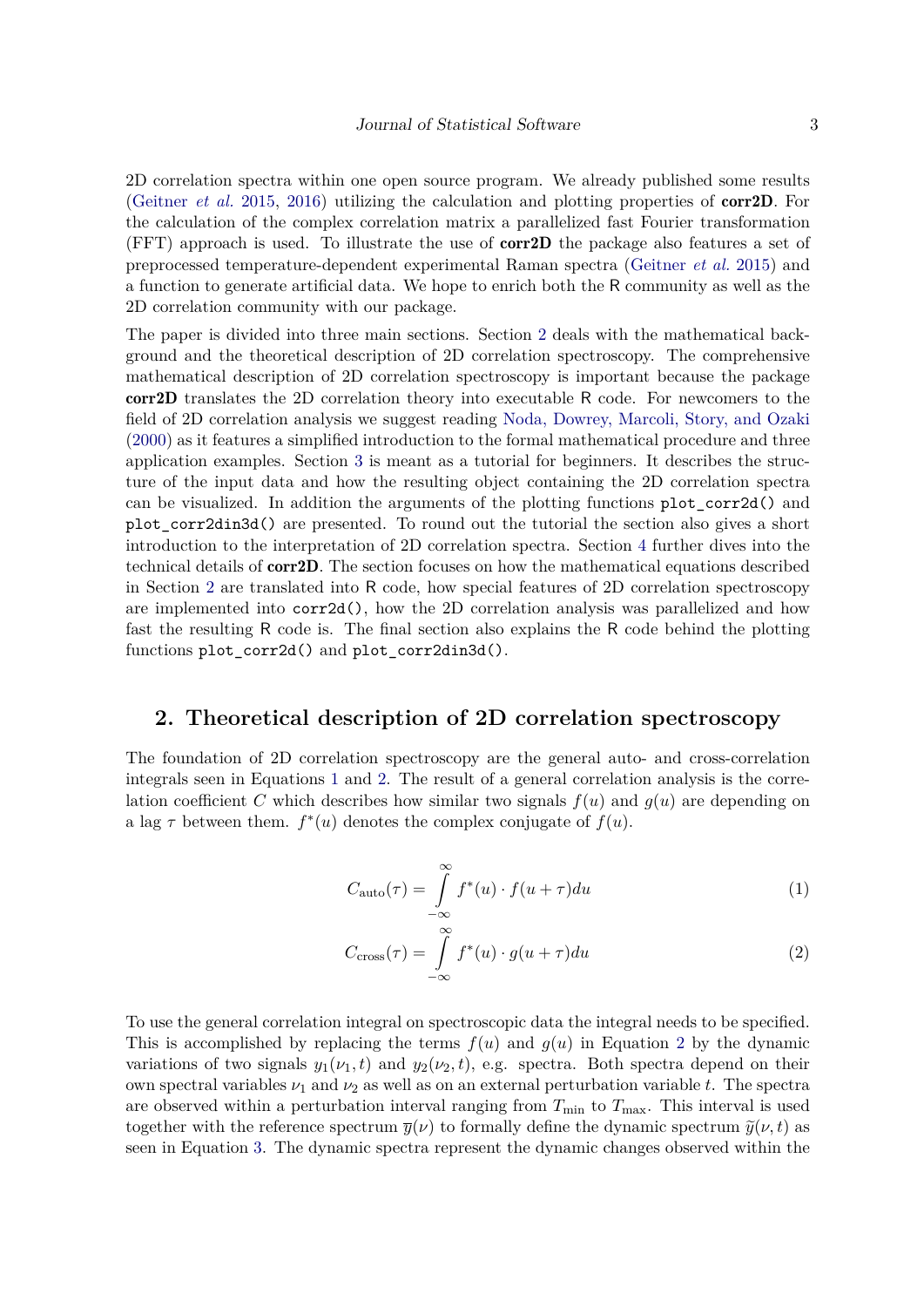signals  $y_1(\nu_1, t)$  and  $y_2(\nu_2, t)$  induced by the perturbation *t*.

$$
\widetilde{y}(\nu, t) = \begin{cases} y(\nu, t) - \overline{y}(\nu) & \text{for } T_{\min} \le t \le T_{\max} \\ 0 & \text{otherwise} \end{cases}
$$
\n(3)

The reference spectrum  $\overline{y}(\nu)$  can be chosen arbitrarily. Often the perturbation mean spectrum is used as the reference spectrum (see Equation 4). Other reference spectra could be spectra taken before or after the collection of the perturbation dependent spectra series.

$$
\overline{y}(\nu) = \frac{1}{T_{\text{max}} - T_{\text{min}}} \int_{T_{\text{min}}}^{T_{\text{max}}} y(\nu, t) dt
$$
\n(4)

There are in principle two ways to calculate 2D correlation spectra: The first approach is based on the Fourier transformation (FT; Noda 1993), while the second one uses the Hilbert transformation (HT; Noda *et al.* 2000). The results of both approaches are identical.

Following the FT approach the dynamic spectra need to be Fourier transformed to separate them into component waves as stated in Noda (1990) and as can be seen in Equation 5. The FTs of the dynamic spectra can then be used to obtain a complex cross correlation function (Equation 6). The real and imaginary part of the complex cross-correlation function are termed synchronous and asynchronous 2D correlation spectra  $\Phi(\nu_1, \nu_2)$  and  $\Psi(\nu_1, \nu_2)$ .

$$
\widetilde{Y}(\nu,\omega) = \mathcal{F}(\widetilde{y}(\nu,t)) = \int_{-\infty}^{\infty} \widetilde{y}(\nu,t) \cdot e^{-i\omega t} dt \tag{5}
$$

$$
\Phi(\nu_1, \nu_2) + i\Psi(\nu_1, \nu_2) = \frac{1}{2\pi (T_{\text{max}} - T_{\text{min}})} \int_{-\infty}^{\infty} \widetilde{Y}(\nu_1, \omega) \cdot \widetilde{Y}^*(\nu_2, \omega) d\omega \tag{6}
$$

Figure 1 illustrates how two signals  $y_1(t)$  and  $y_2(t)$ , which depend on the same perturbation *t*, can be correlated with each other. Both signals react to the external perturbation. This could be two specific wavenumber positions in a Raman spectrum reacting to a changing temperature. If both signals react in an identical way to the perturbation (Case (a) in Figure 1) the resulting complex correlation value has a non-zero real part while the imaginary part is zero. According to Equation 6 the real and imaginary part of the complex correlation value are called synchronous and asynchronous 2D correlation intensities  $\Phi$  and  $\Psi$ . If both signals react exactly with a phase difference of  $\pi/2$  to the perturbation (Case (b) in Figure 1) then the complex correlation value only consists of an imaginary part. This means that the two signals only show an asynchronous correlation behavior. The case that is most often encountered when analyzing real-world data is that the complex correlation coefficient is made up from both real and imaginary parts and that the two correlated signals show synchronous as well as asynchronous correlation behavior (Case (c) in Figure 1). During the process of a complete 2D correlation analysis not only two but all combinations of spectral signals are correlated with each other. To make the results accessible to humans the real and imaginary parts of the calculated complex correlation coefficients are presented as synchronous and asynchronous 2D correlation spectra.

When analyzing *m* discrete data values the FT has to change to the discrete Fourier transformation (DFT). Following this change Equations 5 and 6 transform into Equations 7 and 8.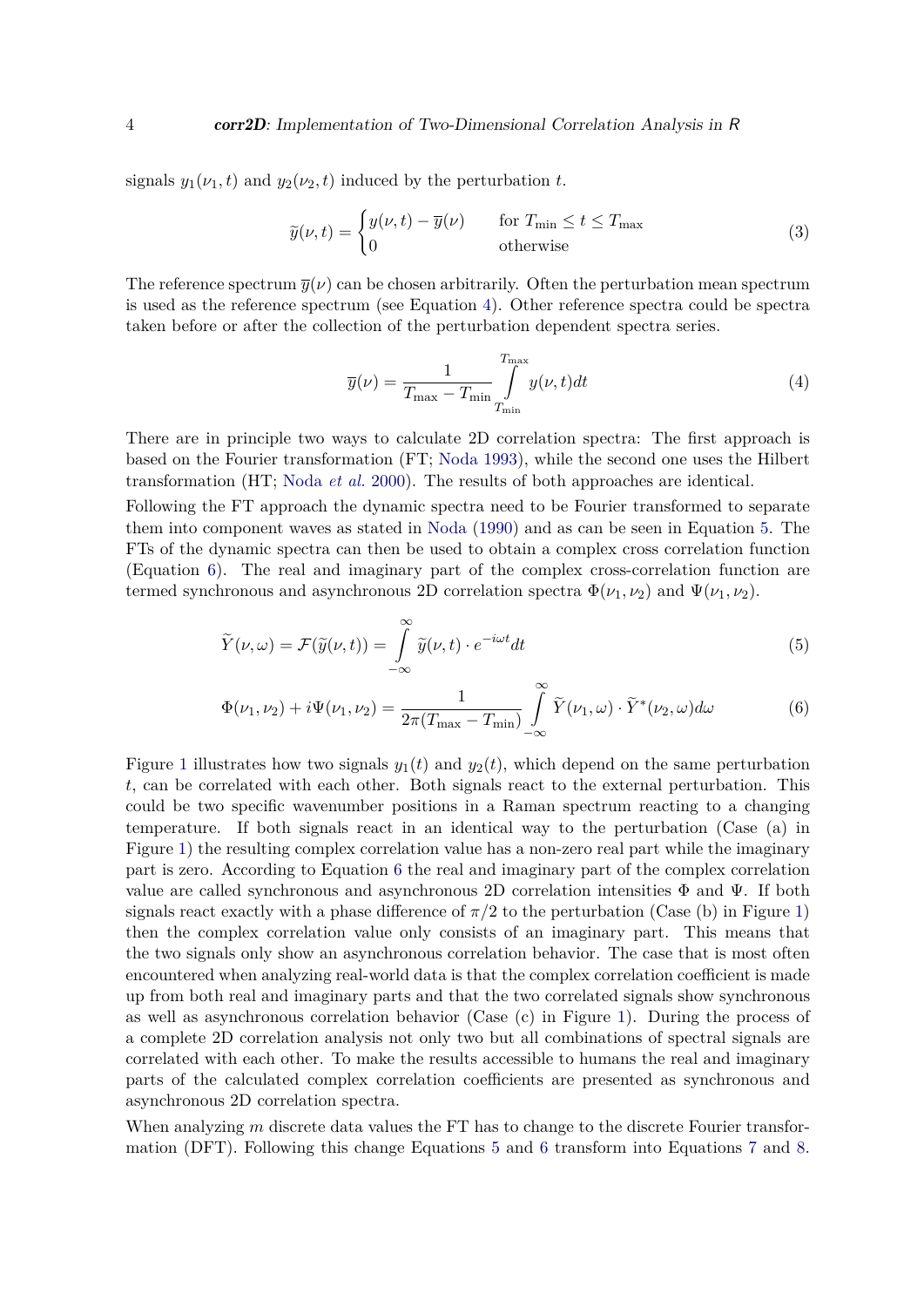

Figure 1: The figure illustrates three examples of a correlation analysis of two signals using Equations 7 and 8. The signals  $y_1$  and  $y_2$  react to a perturbation *t*. Case (a) (red; top left panel) shows a pure synchronous behavior, while case (b) (blue; top right panel) illustrates the pure asynchronous behavior. Case (c) (green; bottom left panel) showcases the ordinary correlation behavior where the complex correlation value (bottom right panel) shows synchronous and asynchronous contributions. For details see the text.

A fast implementation of the DFT is the fast Fourier transformation (FFT), which is often used to implement the DFT within computer algorithms. When using Equation 8 for the calculation of 2D correlation spectra of discrete data an important condition to be fulfilled is the even spacing of the discrete perturbation values *T* along the perturbation axis *t*. Otherwise the unevenly sampled data has to be interpolated to form evenly sampled data or the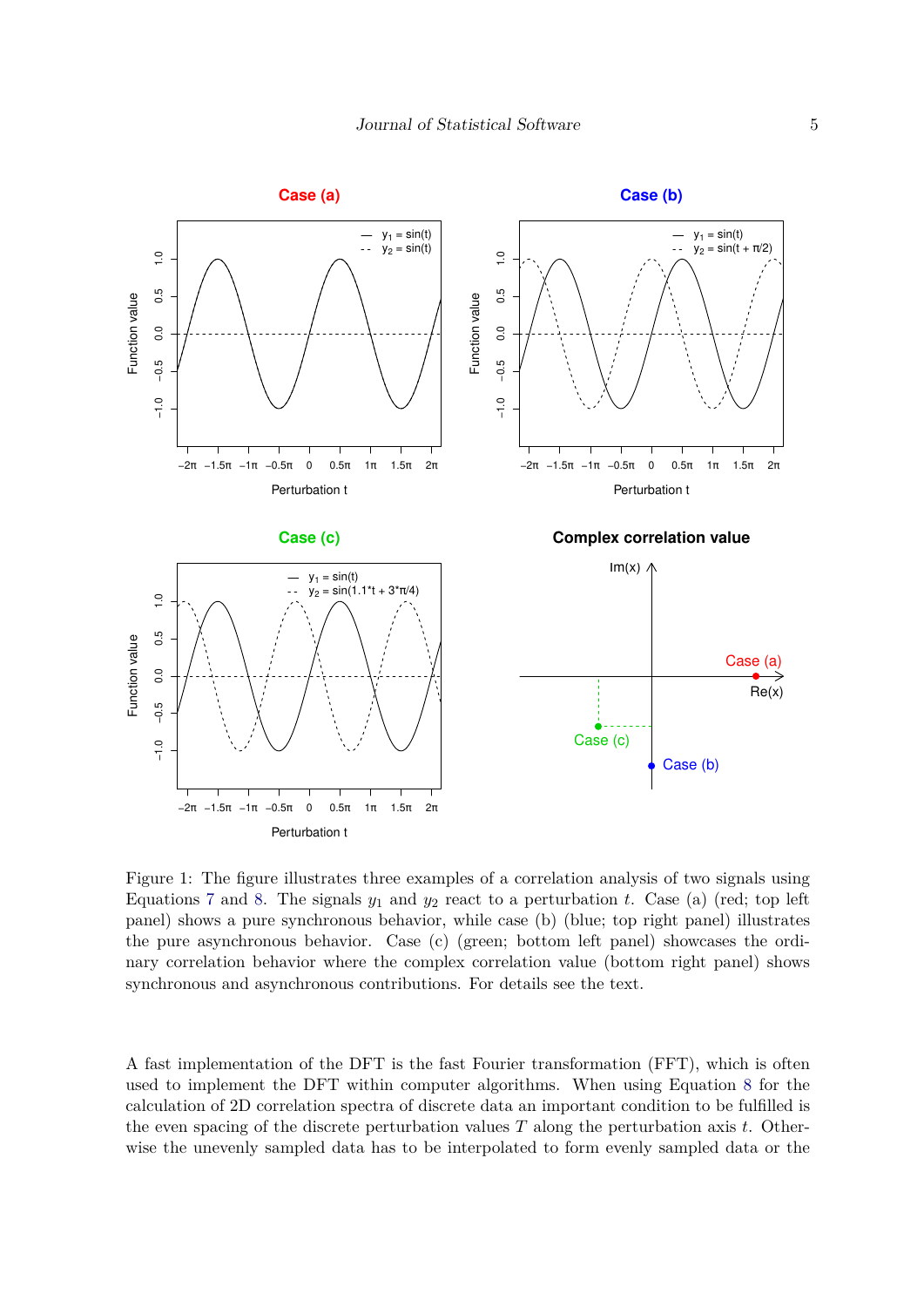correlation function needs to be modified (Noda 2003).

$$
\widetilde{Y}(\nu,\omega) = \sum_{j=1}^{m} \widetilde{y}(\nu,t_j) \cdot e^{-i\frac{2\pi\cdot\omega}{m}(j-1)} \quad \text{for } \omega = 0,1,\ldots,m-1
$$
\n(7)

$$
\Phi(\nu_1, \nu_2) + i\Psi(\nu_1, \nu_2) = \frac{1}{\pi(m-1)} \sum_{\omega=0}^{m-1} \tilde{Y}(\nu_1, \omega) \cdot \tilde{Y}^*(\nu_2, \omega)
$$
\n(8)

If the input data is real (a condition that is often met when dealing with real world data) the DFT features Hermitian symmetry as seen in Equation 9, which can be used to further simplify the calculation process.

$$
\widetilde{Y}(\nu,\omega) = \widetilde{Y}^*(\nu,m-\omega) \quad \text{for } \omega = 1,2,\ldots,m-1
$$
 (9)

In summary the calculation of 2D correlation spectra following the FT approach consists of three main steps:

- 1. Calculation of the dynamic spectra  $\tilde{y}(\nu, t)$  from the preprocessed spectra  $y(\nu, t)$  and a chosen reference spectrum  $\overline{y}(\nu)$ .
- 2. FT of the dynamic spectra  $\tilde{y}(\nu, t)$  to receive  $\tilde{Y}(\nu, \omega)$ .
- 3. Correlation of the Fourier transformed dynamic spectra  $\tilde{Y}(\nu,\omega)$  for every spectral value pair using the correlation integral to calculate the synchronous and asynchronous correlation spectra  $\Phi(\nu_1, \nu_2)$  and  $\Psi(\nu_1, \nu_2)$ .

Another approach to calculate 2D correlation spectra is based on the HT (Noda *et al.* 2000). The HT approach splits the calculation of the synchronous and asynchronous 2D correlation spectra. The synchronous 2D correlation spectrum  $\Phi(\nu_1, \nu_2)$  can be directly calculated from the dynamic spectra (see Equation 10). For the calculation of the asynchronous 2D correlation spectrum  $\Psi(\nu_1, \nu_2)$  the HT  $\tilde{z}(\nu_2, t)$  of one of the dynamic spectra is needed (see Equations 11) and 12). The HT is defined using the Cauchy principle value.

$$
\Phi(\nu_1, \nu_2) = \frac{1}{T_{\text{max}} - T_{\text{min}}} \int_{T_{\text{min}}}^{T_{\text{max}}} \tilde{y}(\nu_1, t) \cdot \tilde{y}(\nu_2, t) dt \tag{10}
$$

$$
\widetilde{z}(\nu_2, t) = \mathcal{H}(\widetilde{y}(\nu_2, t)) = \frac{1}{\pi} \quad PV \int_{-\infty}^{\infty} \frac{\widetilde{y}(\nu_2, t')}{t' - t} dt \tag{11}
$$

$$
\Psi(\nu_1, \nu_2) = \frac{1}{T_{\text{max}} - T_{\text{min}}} \int_{T_{\text{min}}}^{T_{\text{max}}} \tilde{y}(\nu_1, t) \cdot \tilde{z}(\nu_2, t) dt \tag{12}
$$

When dealing with *m* discrete data values Equations 10–12 can be transformed to their respective discrete forms as seen in Equations 13–16. The discrete HT can be done using the so called Hilbert-Noda matrix  $N_{jk}$ . The Hilbert-Noda matrix simplifies the discrete HT to a matrix vector multiplication. As discussed for the FT approach it is also important for the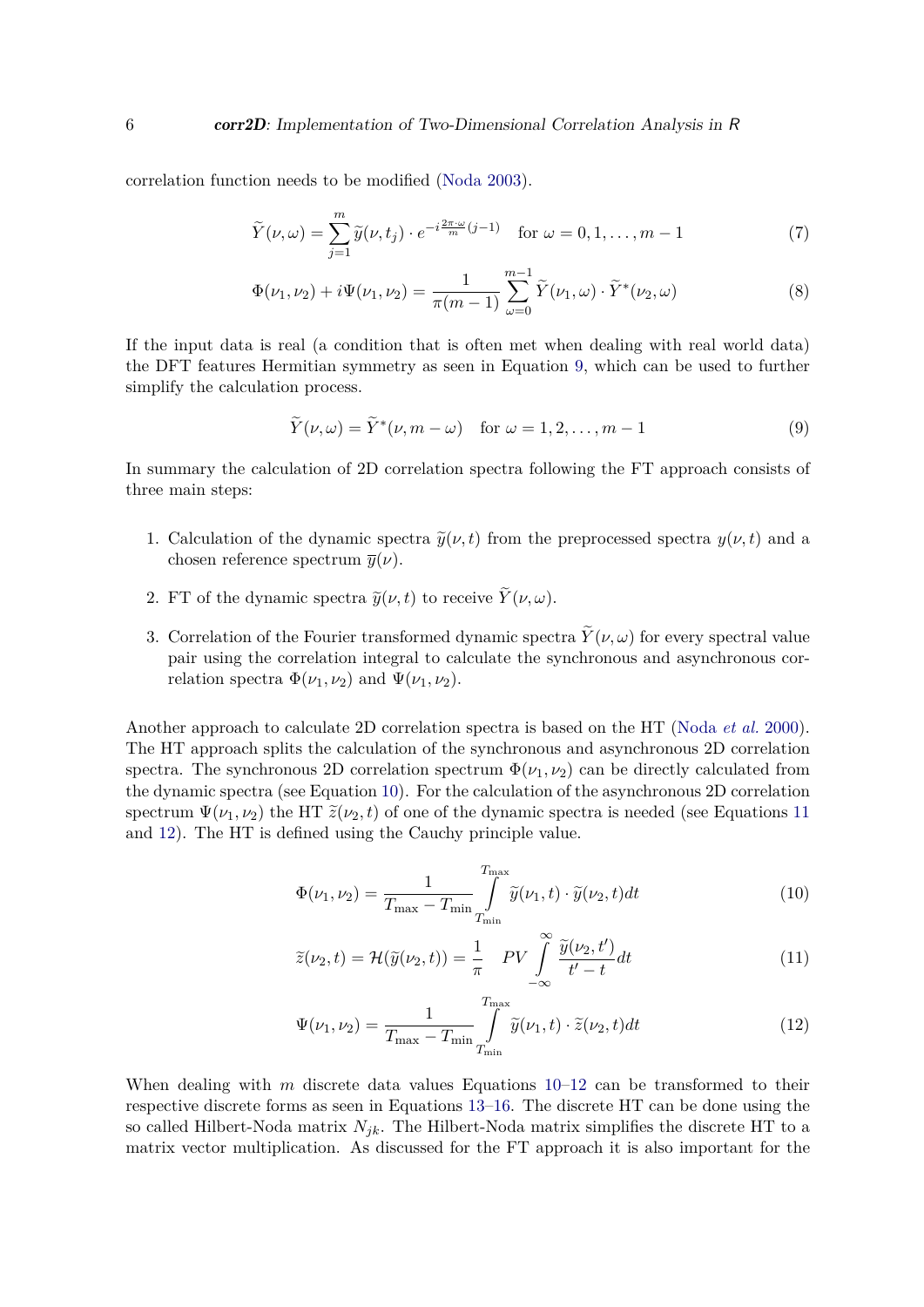HT approach that the discrete data is equidistant (Noda 2003).

$$
\Phi(\nu_1, \nu_2) = \frac{1}{m-1} \sum_{j=1}^{m} \tilde{y}(\nu_1, t_j) \cdot \tilde{y}(\nu_2, t_j)
$$
\n(13)

$$
\widetilde{z}(\nu_2, t_j) = \sum_{k=1}^{m} N_{jk} \cdot \widetilde{y}(\nu_2, t_k)
$$
\n(14)

$$
N_{jk} = \begin{cases} 0 & \text{if } j = k \\ \frac{1}{\pi(k-j)} & \text{otherwise} \end{cases}
$$
 (15)

$$
\Psi(\nu_1, \nu_2) = \frac{1}{m-1} \sum_{j=1}^{m} \tilde{y}(\nu_1, t_j) \cdot \tilde{z}(\nu_2, t_j)
$$
\n(16)

In summary the calculation of 2D correlation spectra following the HT approach consists of four main steps:

- 1. Calculation of the dynamic spectra  $\tilde{y}(\nu, t)$  from the preprocessed spectra  $y(\nu, t)$  and the reference spectrum  $\overline{y}(\nu)$ .
- 2. Calculation of the synchronous 2D correlation spectrum  $\Phi(\nu_1, \nu_2)$  by multiplying  $\tilde{y}(\nu_1, t)$ and  $\tilde{\psi}(\nu_2, t)$ .
- 3. HT of the dynamic spectra  $\tilde{y}(\nu_2, t)$  to get  $\tilde{z}(\nu_2, t)$ .
- 4. Calculation of the asynchronous 2D correlation spectrum  $\Psi(\nu_1, \nu_2)$  by multiplying  $\tilde{y}(\nu_1, t)$ and  $\tilde{z}(\nu_2, t)$ .

As stated above the result of the FT and HT approach are identical. Thus the 2D correlation spectra display the same information independent of how they were calculated. The synchronous 2D correlation spectrum  $\Phi(\nu_1, \nu_2)$  shows which spectral features change in-phase while the asynchronous 2D correlation spectrum  $\Psi(\nu_1, \nu_2)$  shows which spectral features change out-of-phase. If a spectral dataset is correlated with itself (an autocorrelation in the general terminology) the resulting 2D spectra are called homo-correlation spectra. If two different spectral datasets are correlated with each other (a cross-correlation in the general terminology) the resulting 2D spectra are called hetero-correlation spectra.

In addition to the basic 2D correlation spectroscopy described above, modifications to the original technique have been developed. One of these modifications is the application of scaling techniques to 2D correlation spectra. The goal of scaling 2D correlation spectra is to enhance correlation signals with low intensity when compared to correlation signals with high intensity. High intensity signals sometimes dominate 2D correlation spectra and thus hamper the identification of smaller signals. The approach to solve this problem is described in Noda (2008). The basic idea is to scale the synchronous and asynchronous correlation spectra  $\Phi(\nu_1, \nu_2)$  and  $\Psi(\nu_1, \nu_2)$  using the standard deviation  $\sigma_\nu$ , which is calculated from the original spectral dataset  $y(\nu)$  and the reference spectrum  $\overline{y}(\nu)$  as seen in Equation 17. Strictly this scaling is only defined when using the mean-spectrum (see Equation 4) as reference spectrum, but the scaling procedure can also be applied when using other reference spectra.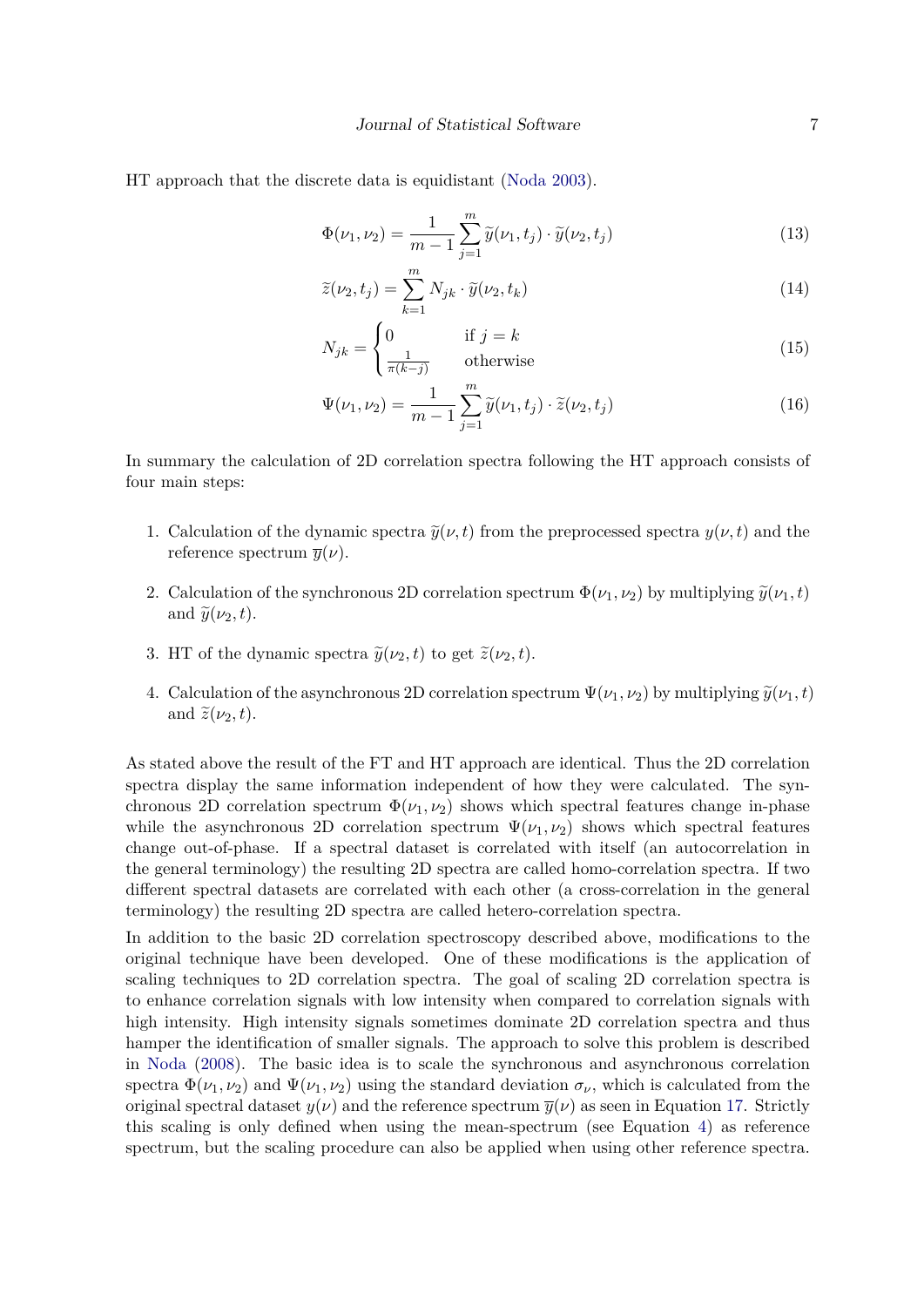Care should be taken when interpreting scaled 2D correlation spectra which are not scaled using the perturbation mean-spectrum.

$$
\sigma_{\nu_i} = \sqrt{\frac{1}{m-1} \sum_{j=1}^{m} (y(\nu_i, t_j) - \overline{y}(\nu))^2}
$$
(17)

For every spectral value  $\nu_i$  (for  $i = 1, 2, \ldots, n$ ) there is a standard deviation  $\sigma_{\nu_i}$ . To scale the correlation intensity at the position  $(\nu_1, \nu_2)$  the correlation intensity at this position  $\Phi(\nu_1, \nu_2)$ (or  $\Psi(\nu_1, \nu_2)$ ) is divided by the product of the two standard deviations  $\sigma_{\nu_1}$  and  $\sigma_{\nu_2}$  sometimes referred to as total joint variance (Noda 2004). This conventional unit-variance scaling is called Pearson scaling (see Equations 18 and 19). Unfortunately, Pearson scaling strongly increases the influence of noise on 2D correlation spectra. To counteract this effect Noda suggested using Pareto scaling where the data is scaled by the square root of the standard deviations. The generalized approach – as seen in Equations 20 and  $21 -$  is to introduce an exponent  $\alpha$  which describes how the total joint variance is used to scale the correlation intensities.

$$
\Phi(\nu_1, \nu_2)^{\text{Pearson}} = \frac{\Phi(\nu_1, \nu_2)}{(\sigma_{\nu_1} \cdot \sigma_{\nu_2})^{-1}} \tag{18}
$$

$$
\Psi(\nu_1, \nu_2)^{\text{Pearson}} = \frac{\Psi(\nu_1, \nu_2)}{(\sigma_{\nu_1} \cdot \sigma_{\nu_2})^{-1}} \tag{19}
$$

$$
\Phi(\nu_1, \nu_2)^{\text{(Scaled)}} = \frac{\Phi(\nu_1, \nu_2)}{(\sigma_{\nu_1} \cdot \sigma_{\nu_2})^{-\alpha}}
$$
\n(20)

$$
\Psi(\nu_1, \nu_2)^{\text{(Scaled)}} = \frac{\Psi(\nu_1, \nu_2)}{(\sigma_{\nu_1} \cdot \sigma_{\nu_2})^{-\alpha}}
$$
\n(21)

For more information on the theory of 2D correlation spectroscopy, the calculations, scaling techniques and the influence of noise the reader is referred to the literature (Noda 1990, 2006, 2016a; Šašić, Muszynski, and Ozaki 2001; Yu, Liu, and Noda 2003; Noda 2008). For techniques derived from the basic 2D correlation spectroscopy like sample-sample 2D correlation spectroscopy, moving window 2D correlation spectroscopy, multiple-perturbation 2D correlation spectroscopy, double 2D correlation spectroscopy, 2D codistribution spectroscopy and quadrature 2D correlation spectroscopy the reader is also referred to the literature (Šašić, Muszynski, and Ozaki 2000a,b; Thomas and Richardson 2000; Shinzawa *et al.* 2009; Noda 2010, 2014a, 2016b,c).

# **3.** corr2D **tutorial and interpretation of 2D correlation spectra**

The package corr2D contains a calculation function corr2d(), two plotting functions plot\_corr2d() and plot\_corr2din3d() as well as two S3 methods summary() and plot() for the resulting 2D correlation object.

To get started the user just has to supply an  $[m \times n]$  matrix containing the data to corr2d(). The input matrix needs to contain the data as follows: *m* perturbation values *T* by rows and *n* spectral values  $\nu$  by columns. The column names of the input matrix should contain the spectral value names. Alternatively, the spectral value names can be specified at the argument Wave1. The perturbation values can be included as row names. The FuranMale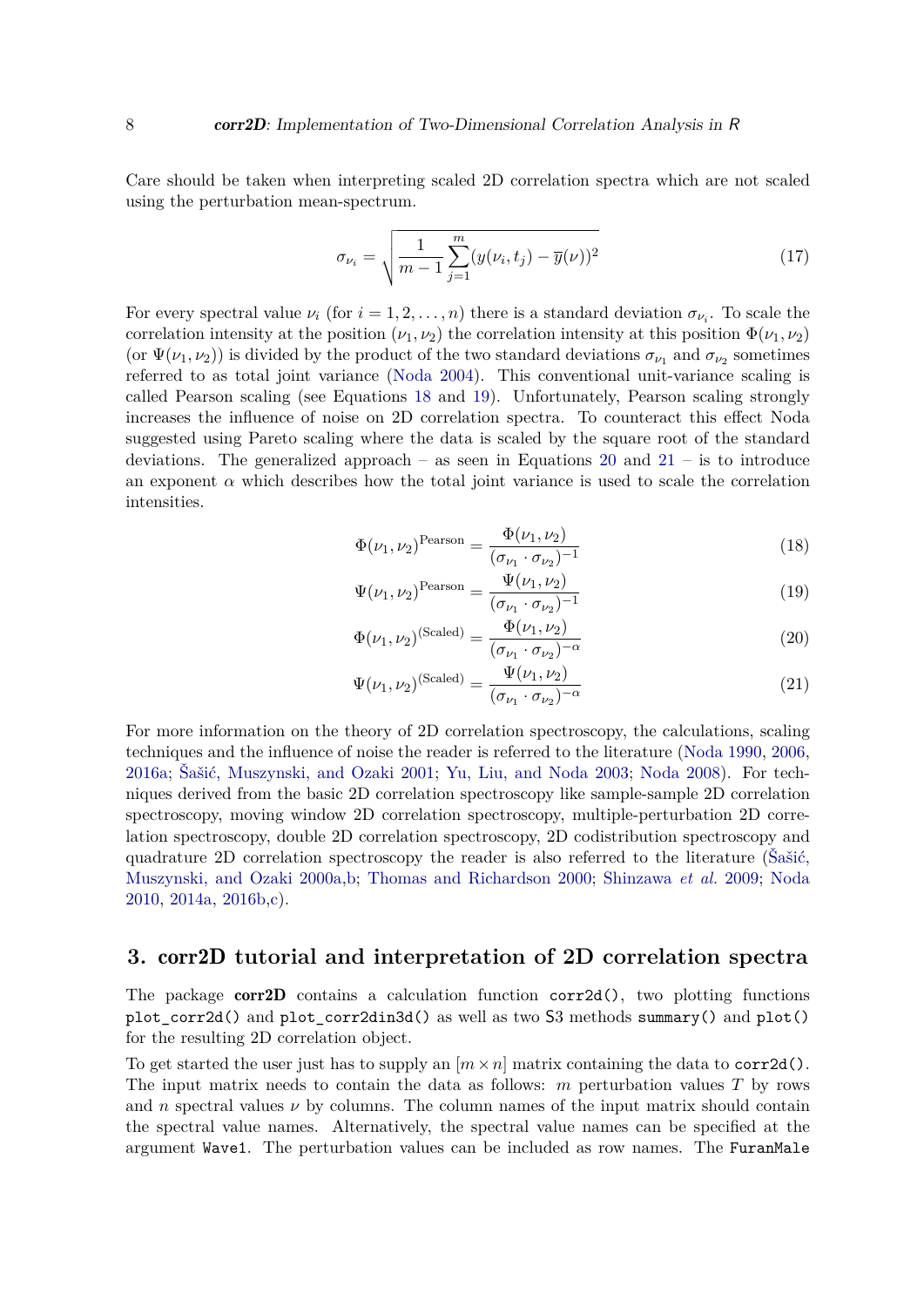dataset from **corr2D** can be viewed as an example. It contains temperature-dependent Raman spectra, therefore the perturbation variable *t* is the temperature and the spectral variable *ν* is the relative wavenumber.

```
R> library("corr2D")
R> data("FuranMale", package = "corr2D")
R> FuranMale[, 1:5]
      1550.26392 1550.74602 1551.22812 1551.71023 1552.19233
110 0.0058962811 5.506783e-03 0.0051347609 0.0047584418 0.004295668
120 0.0043970716 4.860985e-03 0.0052363316 0.0055872210 0.005806852
130 0.0055330645 4.916008e-03 0.0045517037 0.0043091089 0.004450099
140 -0.0008350893 -4.653592e-04 0.0003397819 0.0014053808 0.002903903
150 -0.0005203668 3.312193e-05 0.0003998590 0.0008810001 0.001332789
160 0.0060360763 6.776913e-03 0.0073772994 0.0076989039 0.007883910
```

```
R> twod <- corr2d(FuranMale)
```

```
HOMO-Correlation: 2 cores used for calculation
10:39:26 - using mean values as reference
10:39:26 - Fast Fourier Transformation and multiplication
 to obtain a 145 x 145 correlation matrix
10:39:26 - Done
```
corr2d() identifies that only one input matrix was given. Thus, corr2d() correlates the input data with itself which results in homo-correlation spectra. If a second input matrix would be given to corr2d() (at argument Mat2) the function would automatically calculate the hetero-correlation spectra from the two input matrices. Additionally the function also detects that no reference spectrum (at argument Ref1) was specified and thus builds the mean spectrum, which is then used as reference spectrum. The resulting correlation matrix has the dimensions  $[n \times n]$ , therefore the FuranMale matrix results in a [145  $\times$  145] correlation matrix. The correlation function corr2d() will be discussed in detail in Section 4.2.

The correlation spectra can be plotted using the plot() command, which in turn calls plot\_corr2d() via S3 method dispatch. The real part of the complex correlation spectrum is called synchronous correlation spectrum , while the imaginary part is called asynchronous correlation spectrum (see Figure 2). By default plot\_corr2d() displays the synchronous spectrum.

*R> plot\_corr2d(twod) R> plot(twod, Im(twod\$FT))*

The plot function plot\_corr2d() offers a lot of features which can be used to alter the appearance of the 2D correlation plot. With the arguments specx and specy the data plotted at the top and on the left of the spectrum can be controlled. xlim, ylim, zlim, axes, xlab and ylab are inspired by the normal  $plot()$  (or better  $image()$ ) function as they allow the user to control the displayed region as well as the *x*- and *y*-axis and their labels. By default plot\_corr2d() uses the contour() function from package graphics to produce a contour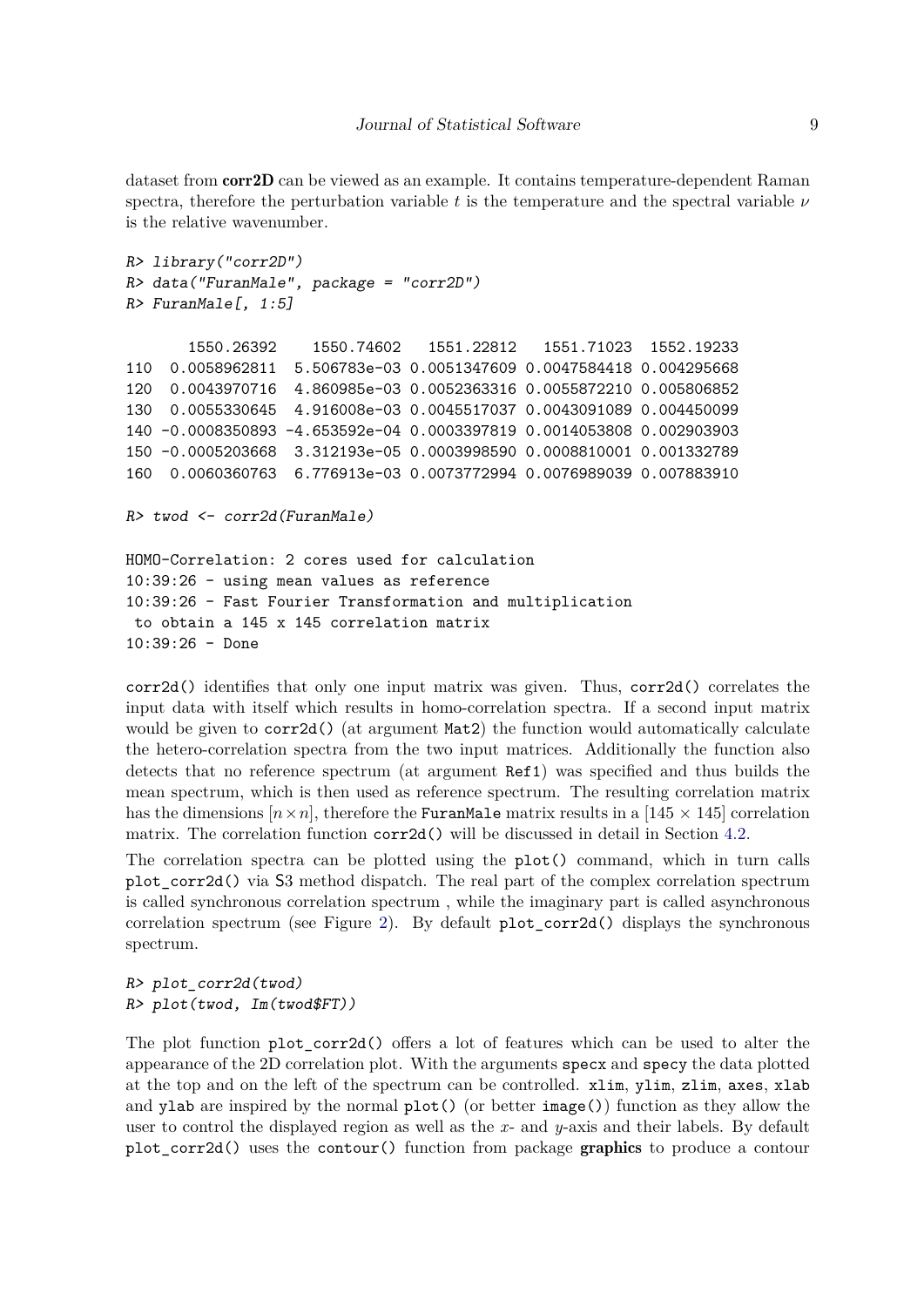

Figure 2: Synchronous (top) and asynchronous (bottom) 2D homo-correlation spectra of the dataset FuranMale. The reference spectrum is the mean spectrum.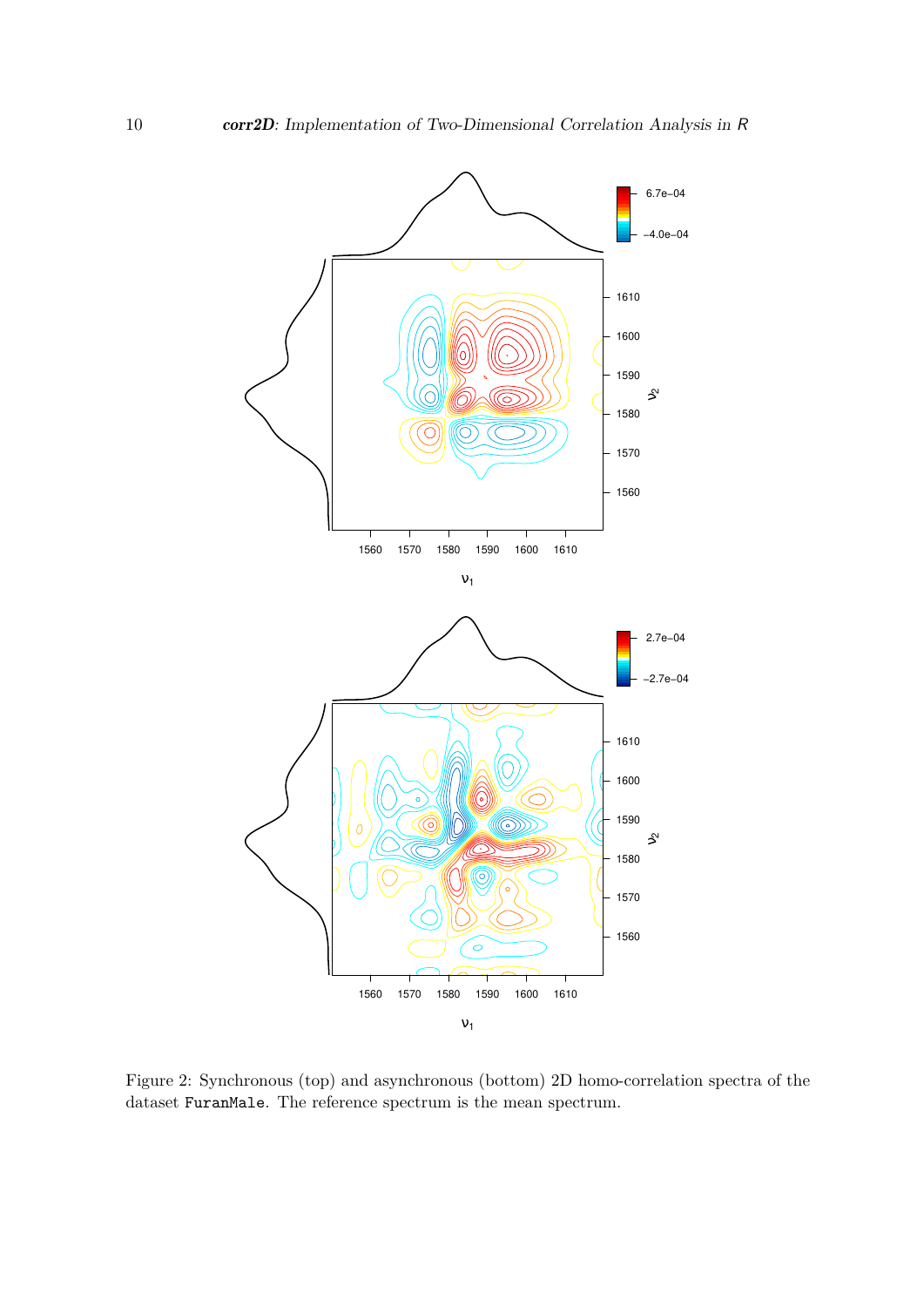plot. This can be changed via the Contour argument to produce an image (once again using the graphics package) representing the correlation spectrum. The number of equally spaced contour levels (or image layers) plotted can be adjusted with N and the Cutout argument. The Cutout argument can be used to define a number range which will not be plotted. This argument suppresses the plotting of smaller signals and allows to make the resulting plot clearer for the reader, but can also be used to remove unwanted signals and obscure results. Thus, it should always be used with care to simplify the plots without omitting important information. Finally the argument Legend controls the color legend in the top right corner. Usually the absolute values of correlation spectra are not relevant for the 2D correlation plot. Therefore, the legend can usually be omitted, because the graphical interpretation does not depend on it. For an example with most of the arguments in action see the following code snippet.

```
R> plot(twod, Re(twod$FT), xlim = c(1560, 1620), ylim = c(1560, 1620),
```

```
+ xlab = expression(paste("relative Wavenumber" / cm^-1)),
```

```
+ ylab = expression(paste("relative Wavenumber" / cm^-1)),
```

```
+ Contour = FALSE, N = 32, Cutout = c(-0.8 * 10^-4, 1.3 * 10^-4),
```

```
+ Legend = FALSE)
```
Besides plot  $corr2d()$  corr2D features another plotting function: plot  $corr2d$ in3d(). This function can be used to draw a colored 3D surface representation of 2D correlation spectra. To achieve this plot\_corr2din3d() makes use of drape.plot() and drape.color() from package fields (Nychka, Furrer, Paige, and Sain 2019). These two functions calculate the color values and graphical positions form the input 2D correlation data and hand these values over to persp() which then does the plotting of the 3D surface using the perspective angles theta and phi. To add information to the plot plot\_corr2din3d() allows the user to add custom spectra (specx and specy) to the *x*- and *y*-axis of the persp() plot. These spectra can be scaled using the scalex and scaley arguments from plot\_corr2din3d(). The sign of the scaling factor defines if the spectra are plotted inside (positive sign) or outside (negative sign) the persp() plot. In addition a 2D projection of the 3D surface can be added to the bottom of the plot. This is also done using drape.plot() and together with the *x*- and *y*-axis spectra the projection recalls the look of a flat 2D correlation plot. To reduce the computational demand of large 2D correlation matrices plot\_corr2din3d() features the argument reduce which can be used to reduce the number of points used for drawing the 3D surface. Thus, the argument reduce allows to calculate a first draft of the 3D surface to adjust the plotting parameters without a high computational demand. Overall, plot\_corr2din3d() is a useful addition to corr2D and allows to illustrate 2D correlation spectra with impressive colored 3D surface plots. Figure 3 shows a 3D surface plot of the synchronous 2D correlation spectrum from the FuranMale dataset.

```
R> plot_corr2din3d(Mat = Re(twod$FT), specx = twod$Ref1, specy = twod$Ref1,
    reduce = 2, scalar = -150, scalar = -130, zlim = c(-0.7, 1) * 10^{-3},
+ projection = TRUE, border = NULL, theta = 25, phi = 15,
+ add.legend = FALSE, Col = colorspace::diverge_hcl(129, h = c(240, 0),
+ c = 100, l = c(20, 100), power = 0.3))
```
The interpretation of 2D correlation spectra is based on the results of the correlation integral. Following the definition of the synchronous and asynchronous correlation spectra (see Figure 1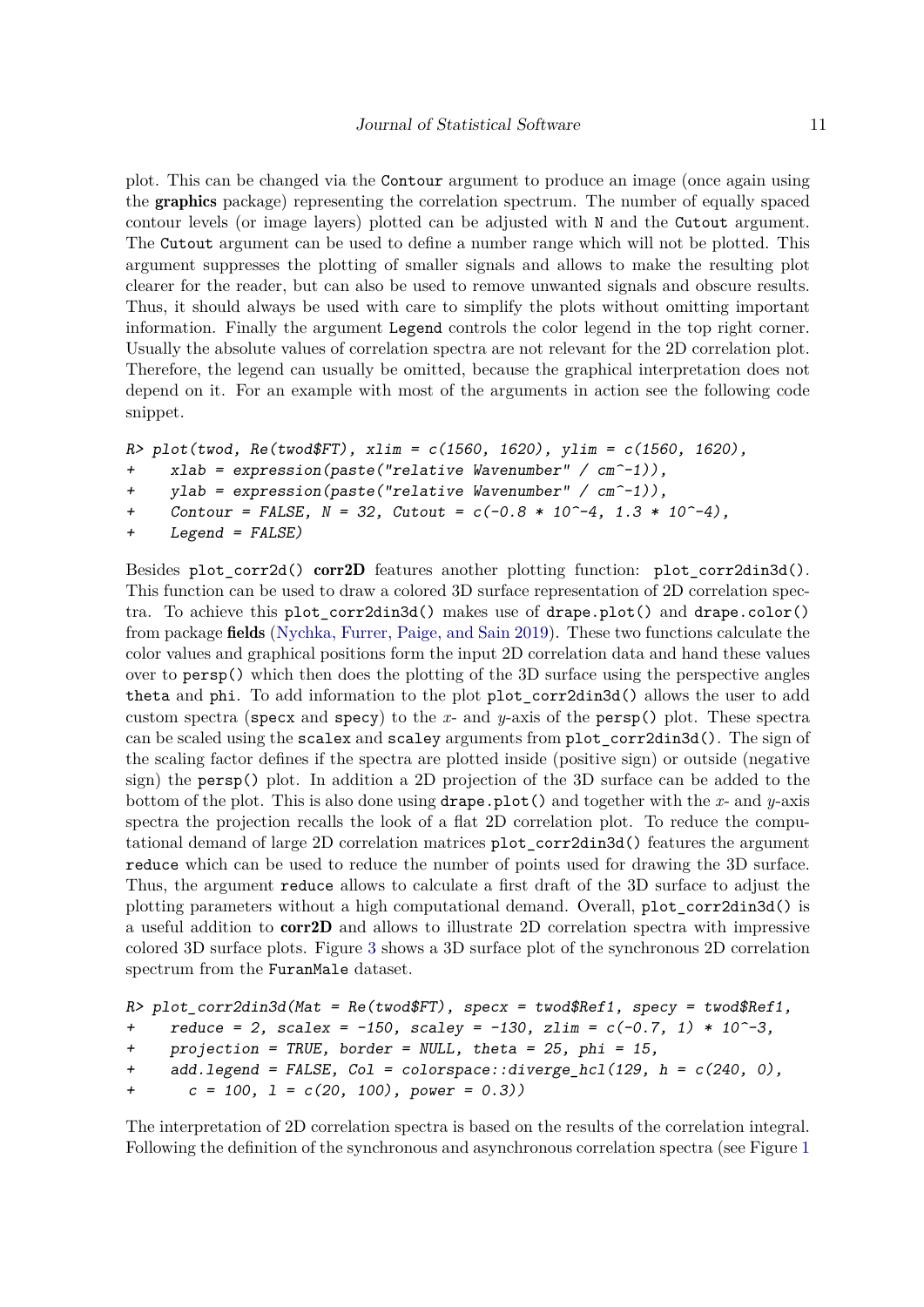

Figure 3: 3D surface plot of the synchronous 2D homo-correlation spectrum of the dataset FuranMale showcasing plot\_corr2din3d(). The plot features two custom spectra on the *x*and *y*-axes and a 2D projection of the 3D surface.

as well as Equations 6, 10 and 12), a set of rules can be derived, which can be used to understand the colorful 2D correlation spectra. These interpretation rules are called "Noda rules".

There are two types of signals in 2D correlation spectra: auto peaks and cross peaks. Auto peaks are located at the diagonal of 2D homo-correlation, therefore both spectral variables  $\nu_1$  and  $\nu_2$  have the same value at auto peaks (Case (a) in Figure 1). Auto peaks are always non-negative in the synchronous correlation spectrum and are always 0 in the asynchronous correlation spectrum (compare Case (a) in the bottom right panel in Figure 1). They indicate how strong the spectral intensity changes at a given spectral position  $\nu_1$ . A strong synchronous auto peak signals characteristic high changes at the associated spectral position.

Often the information gathered from auto peaks is easy to interpret, but not too helpful when compared to the information gained from cross peaks. Cross peaks are not located at the diagonal and show the correlation between changes at two different spectral values  $\nu_1$  and  $\nu_2$ (Case (b) and Case (c) in Figure 1). Following Noda (1990, 2006) there are five Noda rules, which can be used to interpret synchronous and asynchronous 2D correlation cross peaks:

1. If the sign of a cross peak at a spectral coordinate pair  $(\nu_1, \nu_2)$  of a synchronous 2D correlation spectrum is positive, i.e.,  $\Phi(\nu_1, \nu_2) > 0$ , the spectral intensities measured at  $\nu_1$  and  $\nu_2$  are changing in the same direction, i.e., both intensities are either increasing or decreasing simultaneously.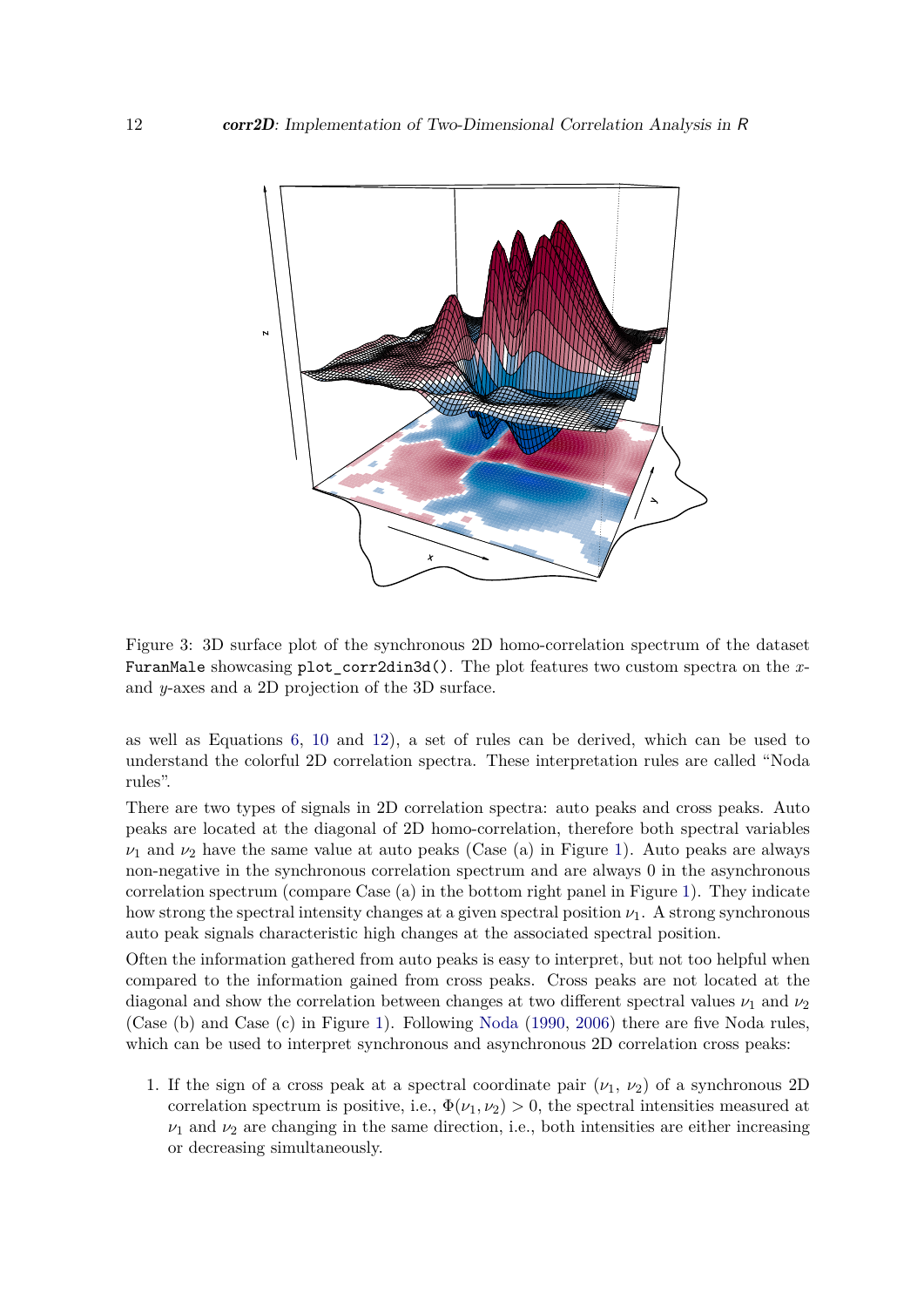- 2. On the other hand, if the sign of a synchronous cross peak is negative, i.e.,  $\Phi(\nu_1, \nu_2) < 0$ , the spectral intensities measured at  $\nu_1$  and  $\nu_2$  are changing in the different directions, i.e., one is increasing while the other is decreasing.
- 3. If the sign of a cross peak at a spectral coordinate pair  $(\nu_1, \nu_2)$  of an asynchronous 2D correlation spectrum is positive, i.e.,  $\Psi(\nu_1, \nu_2) > 0$ , the spectral intensity measured at  $\nu_1$  varies before that measured at  $\nu_2$  with respect to the perturbation.
- 4. If the sign of an asynchronous cross peak is negative, i.e.,  $\Psi(\nu_1, \nu_2) < 0$ , the spectral intensity measured at  $\nu_1$  varies after that measured at  $\nu_2$  with respect to the perturbation.
- 5. However, if the sign of a synchronous cross peak located at the same spectral coordinate  $(\nu_1, \nu_2)$  is negative, i.e.,  $\Phi(\nu_1, \nu_2) < 0$ , the above two rules are reversed.

As a starting example we have a look at the synchronous 2D correlation spectrum of the FuranMale dataset (Figure 2): We see three (positive) auto peaks at  $(1575 \text{ cm}^{-1}, 1575 \text{ cm}^{-1})$ ,  $(1585 \text{ cm}^{-1}, 1585 \text{ cm}^{-1})$  and  $(1600 \text{ cm}^{-1}, 1600 \text{ cm}^{-1})$  as well as two negative cross peaks at  $(1575 \text{ cm}^{-1}, 1585 \text{ cm}^{-1})$  and  $(1575 \text{ cm}^{-1}, 1600 \text{ cm}^{-1})$  as well as one positive cross peak at (1585 cm−<sup>1</sup> , 1600 cm−<sup>1</sup> ). The other three cross peaks are redundant, because a synchronous 2D homo-correlation spectrum is always symmetric with respect to the diagonal. The auto peaks indicate that all three Raman bands are changing during the heating. The positive cross peak at  $(1585 \text{ cm}^{-1}, 1600 \text{ cm}^{-1})$  tells us that the bands at 1585 cm<sup>-1</sup> and 1600 cm<sup>-1</sup> are changing in the same direction (Noda rule 1), while the two negative cross peaks at (1575  $\text{cm}^{-1}$ , 1585 cm<sup>-1</sup>) and (1575 cm<sup>-1</sup>, 1600 cm<sup>-1</sup>) unveil that the band at 1575 cm<sup>-1</sup> is changing in a different direction when compared to the band at 1585 cm−<sup>1</sup> and 1600 cm−<sup>1</sup> (Noda rule 2). If this information about the three bands is combined with the information from the onedimensional Raman spectrum that the band at  $1585 \text{ cm}^{-1}$  is increasing in intensity during the heating, it becomes clear that the band at  $1600 \text{ cm}^{-1}$  is also increasing in intensity while the band at  $1575 \text{ cm}^{-1}$  is falling in intensity during the heating.

For further conclusions from the Raman spectra the reader is referred to Geitner *et al.* (2015). Further examples and extended discussion on the interpretation of 2D correlation spectra can be found in Noda (1993); Czarnecki (1998); Noda (2006, 2012, 2014a).

# **4. Technical aspects**

#### **4.1. Software versions and hardware setup**

R as a software language and its software packages are being actively developed. Thus, this manuscript can only be a snapshot regarding the ongoing development process. For information on the latest version of corr2D the user is referred to the online documentation of corr2D (Geitner *et al.* 2019).

The current R version is 3.4.1, the version of the R core packages parallel, stats, graphics and grDevices are also 3.4.1 (R Core Team 2019), the version of doParallel is 1.0.10 (Microsoft Corporation and Weston 2018), the version of foreach is 1.4.4 (Microsoft and Weston 2017), the version of fields is 9.0 (Nychka *et al.* 2019), the version of mmand is 1.5.1 (Clayden 2019),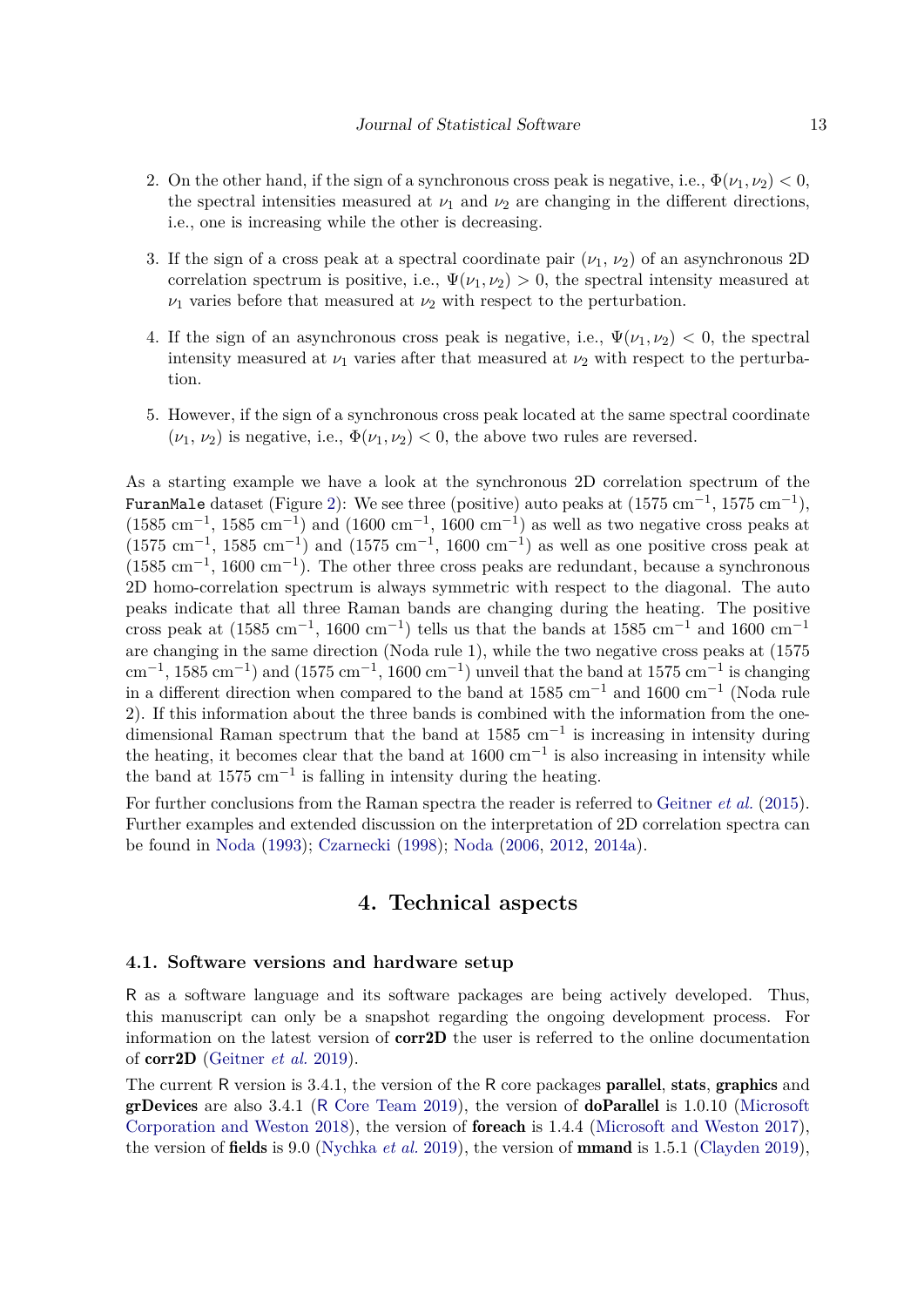the version of rgl is 0.98.1 (Adler and Murdoch 2019) and the version of colorspace is 1.3.2 (Zeileis *et al.* 2019). The version of corr2D discussed here is 0.1.12.

The calculation speed test of corr2d() depending on the input matrix dimensions and the number of processor cores used was done using the function microbenchmark() from package microbenchmark (Mersmann 2018) with 10 calculation cycles. The test system was a 64-bit Windows 7 (SP1) setup with 8 GB of random access memory (RAM) and a quadcore Intel Core i5-2450M processor.

The profiling of the two functions  $corr2d()$  and plot  $corr2d()$  from  $corr2D$  was done using a 64-bit Windows 7 (SP1) system with Intel Core2 Duo CPU E7400 @ 2.80 GHz, 4 GB of RAM as well as an Intel G35 Express Chipset as graphical processing unit and the package profr (Wickham 2018). The 2D correlation software 2DShige was tested with the same system.

#### **4.2.** corr2d()**: From equations to R code**

In the following two sections we will have a closer look at the correlation function  $corr2d()$ , how it handles the input perturbation variable, how it generates the dynamic spectra, how it applies scaling techniques to 2D correlation spectroscopy, how the parallel correlation process works and how the R script compares to other 2D correlation software in terms of speed and user-friendliness.

As described in the introduction it is important that the discrete perturbation values *T* are equidistant. This requirement is often difficult to fulfill when working with real world data, especially for big datasets with a lot of perturbation values or perturbation values which are hard to adjust like the pH value. To overcome this problem there are three approaches:

- 1. Ignore the requirement for equidistant perturbation values and use the data as it is.
- 2. Use modified correlation equations as described in Noda (2003) to account for the uneven sampling of the perturbation variable.
- 3. Interpolate the perturbation values and the associated spectral data to get an equidistant distribution of the perturbation values.

The first approach is the usual go-to solution, because it takes no complex interpolation and yields reasonable results if the perturbation value distribution is nearly equidistant. The approach fails if the perturbation values are distributed very unevenly over a large observation window. In this case it becomes necessary to interpolate the perturbation values to get an equidistant distribution to use the correlation equations for evenly sampled perturbation values (Equations 6, 10 and 12).

For the interpolation corr2d() can use a wide variety of interpolation algorithms, which can be specified at the Int argument. In a simple scenario this could be a linear function modeled by approxfun(). The default interpolation function for corr2d() is the cubic Hermite function splinefun() from package stats. The interpolation process consists of three steps: an interpolation to get *m* (specified by argument N) equidistant perturbation values, a value wise interpolation of the spectral dataset using the interpolation function given by Int and the calculation of the new spectral dataset using the interpolated spectral dataset and the interpolated perturbation values. The following lines of code show the interpolation process.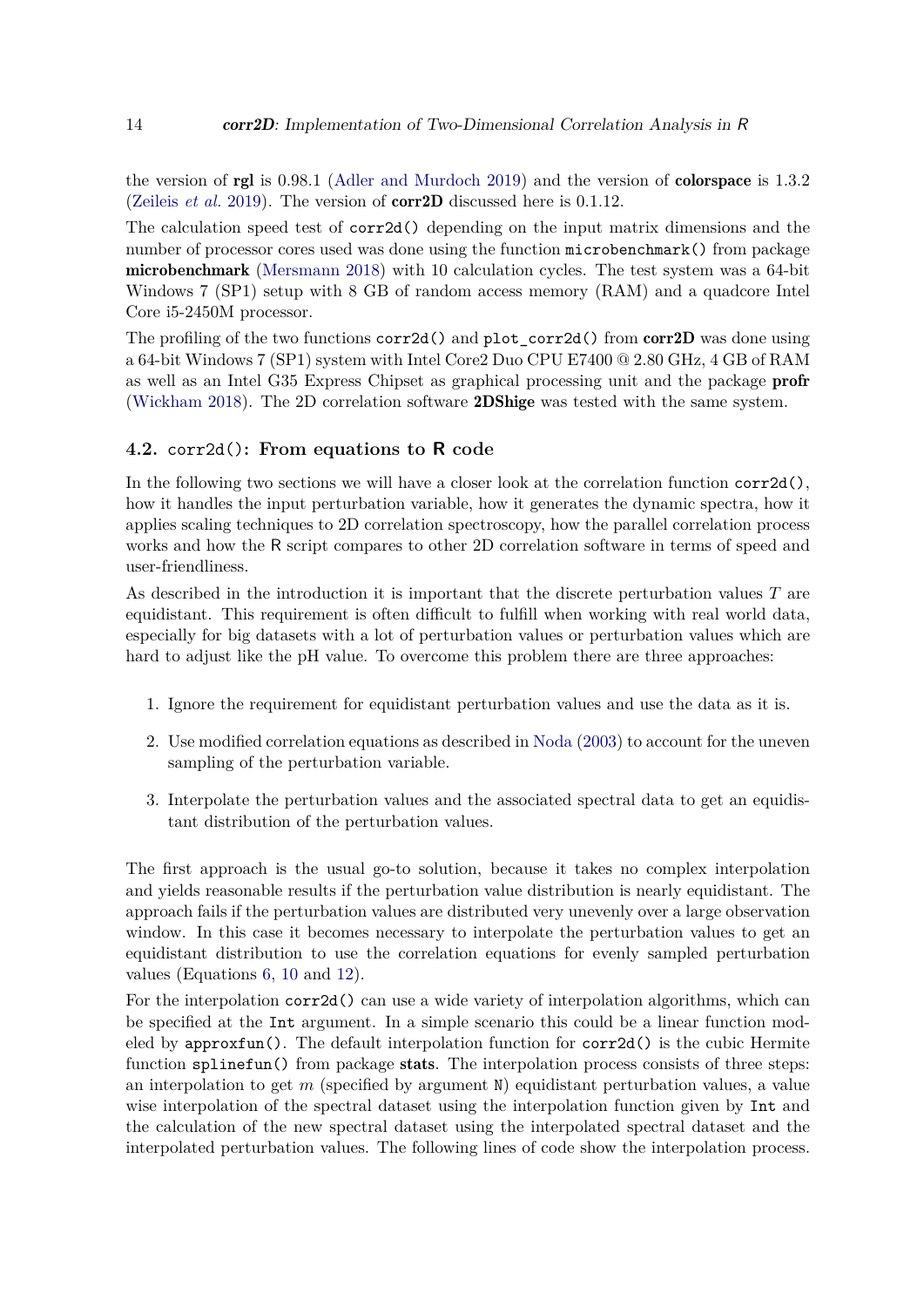```
R> TIME <- seq(min(Time), max(Time), length.out = N)
R tmp \leftarrow apply(Mat1, 2, function(y) Int(x = Time, y = y))R> Mat1 <- sapply(tmp, function(x) x(TIME))
R> Time <- TIME
```
The old minimum and maximum perturbation values from Time are used to generate the new perturbation values TIME. The spectral dataset in Mat1 is interpolated column wise (which is equal to spectral value wise) using the old perturbation values from Time and interpolation specified by Int to get a list of functions tmp describing the behavior of the spectral intensity at every spectral position along the perturbation axis. This function is then used together with the new perturbation values TIME to calculate the interpolated spectral dataset. In addition the new equidistant perturbation values are saved.

This approach to get an evenly sampled perturbation variable is very flexible and allows the use of a wide variety of interpolation functions. This flexibility can be used to get good results from an otherwise sub-optimal dataset.

The next step on the way to calculate 2D correlation spectra is the calculation of the dynamic spectra. The dynamic spectra are built from the original dataset by subtracting a reference spectrum (see Equation 4). Thus, the dynamic spectra show the changes with respect to the chosen reference spectrum.

The reference spectrum can be any spectrum as long as it has the same number of spectral values as the input data. When doing a 2D correlation analysis on a new dataset usually the perturbation mean spectrum is chosen as the reference spectrum. Other reference spectra could be the starting or the end spectrum as well as an external spectrum which is not part of the original dataset. The choice of the reference spectrum depends on the analytical problem and what spectral changes should be highlighted. The correlation function corr2d() takes one vector containing the reference spectrum at argument Ref1 (and a second reference spectrum at Ref2 when doing a hetero-correlation analysis) and builds the dynamic spectra through subtracting via the sweep() function following Equation 3. If no reference spectrum is specified the perturbation mean spectrum is calculated from the input matrix Mat1 (or Mat2) according to Equation 4 and subtracted instead. In this case the dynamic spectra become the mean-centered spectra.

```
R> if (is.null(Ref1)) {
+ Ref1 <- colMeans(Mat1)
+ }
R> Mat1 <- sweep(Mat1, 2, Ref1, "-")
R> if (Het == FALSE) {
+ Mat2 <- Mat1
+ Ref2 <- Ref1
+ } else {
+ if (is.null(Ref2)) {
+ Ref2 <- colMeans(Mat2)
+ }
+ Mat2 <- sweep(Mat2, 2, Ref2, "-")
  + }
```
The final step before determining the actual correlation is applying scaling techniques. Unfortunately, Equations 20 and 21 discussed in Section 2 are not ideal to be directly incorporated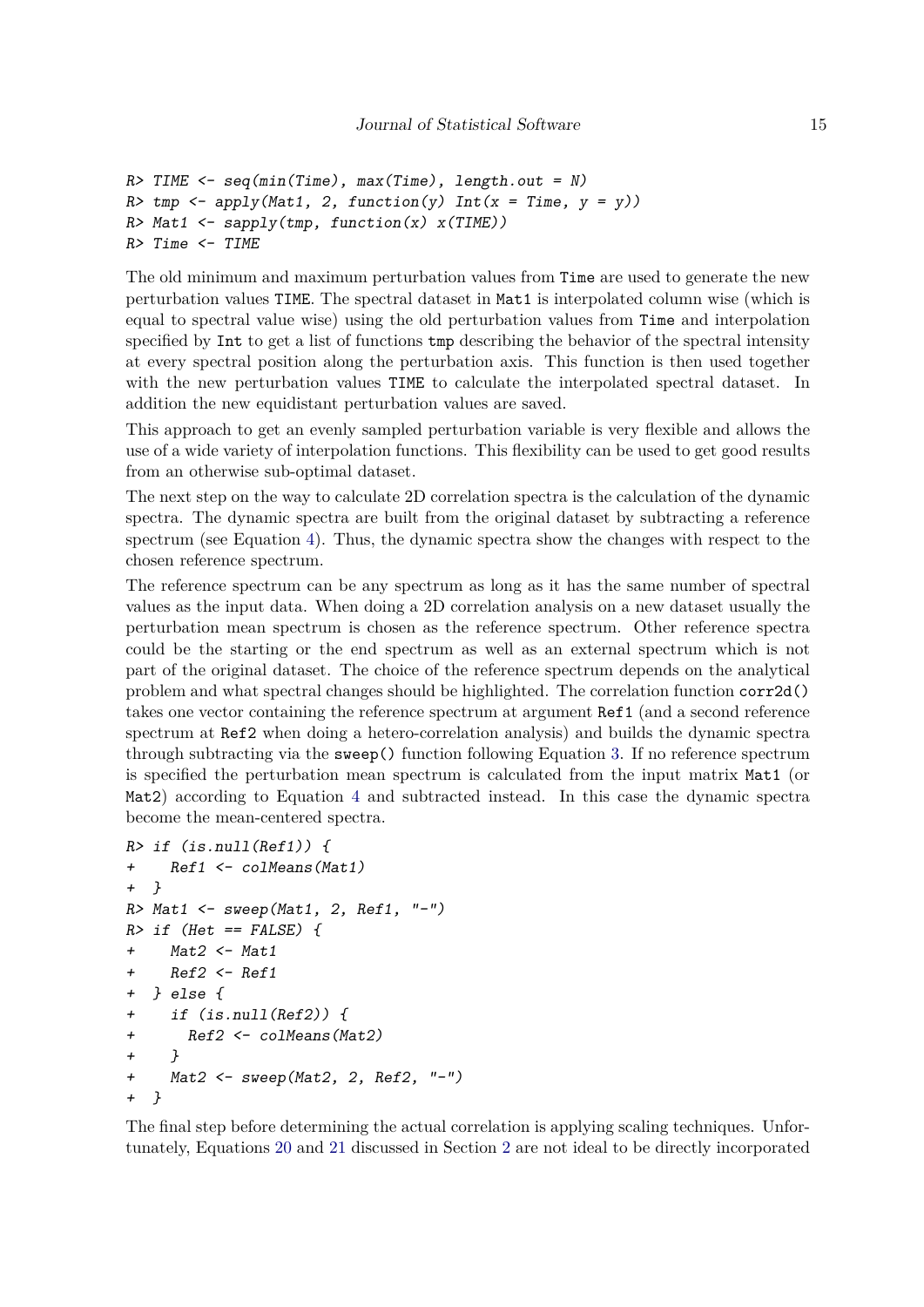into R code. The number of calculations necessary to scale a synchronous (or asynchronous) homo-correlation spectrum of dimensions  $[n \times n]$  is  $n^2$ , where *n* is the number of spectral values. Because homo-correlation spectra are symmetric regarding the diagonal the number of calculations necessary reduces to  $(n^2 + n)/2$ . Therefore, the time needed to scale a complex homo-correlation spectrum consisting of one synchronous and one asynchronous spectrum scales with  $n^2 + n$ .

```
R> if (scaling > 0) {
+ sd1 <- apply(Mat1, 1, sd)
+ sd2 <- apply(Mat2, 1, sd)
+ Mat1 <- Mat1 / (sd1^scaling)
+ Mat2 <- Mat2 / (sd2^scaling)
+ }
```
To circumvent the quadratic time scaling corr2d() scales the dynamic spectra before doing the correlation. The scaling of mean-centered dynamic spectra by the standard deviation is called auto-scaling. The number of calculations necessary to get auto-scaled dynamic spectra is  $m \cdot n$ , where  $m$  is the number of spectra in the dataset and  $n$  is the number of spectral values within each spectrum. Thus, the time needed to auto-scale a dataset is proportional to  $m \cdot n$ .

When comparing the two calculation times it becomes clear that applying the scaling before the correlation is faster than applying the scaling after the correlation as along *m* is smaller than *n*. In other words as long as the number of spectra within the dataset is smaller than the number of spectral values in each spectrum it is faster to apply the scaling before the correlation. This condition is often met because the usual 2D correlation analysis features 10– 30 different perturbations values, while each spectrum consists of hundreds of spectral values, e.g., 1024. Therefore, the function corr2d() applies the scaling before the correlation.

The function corr2d() uses the FT approach described by Equations 5 and 6 to calculate 2D correlation spectra. To do the DFT corr2d() uses the FFT provided by the function  $\text{fft}()$ from package stats. This type of DFT is much faster than normal DFT when the number of perturbation values has a lot of factors. Thus,  $corr2d()$  tries to interpolate to 4, 8, 16,  $\dots$ , 2 *<sup>n</sup>* perturbation values when interpolating the perturbation axis.

A problem when implementing the FFT in a linear for loop is the speed of the calculations, which drops dramatically when processing a dataset with a large number of spectral values. Therefore, we decided to parallelize the FFT calculations using the foreach package (Kane, Emerson, and Weston 2013). Parallel processing using the multi-core structure of modern computers can lead to significant reduced calculation times when doing a large number of similar operations.

```
R> ft1 <- foreach::foreach(i = 1:NCOL(Mat1), .combine = "cbind") %dopar% {
+ fft(Mat1[, i])[1:(NROW(Mat1) - 1) %/% 2 + 1]
+ }
R> if (Het == FALSE) {
+ ft2 <- ft1
+ } else {
+ ft2 <- foreach::foreach(i = 1:NCOL(Mat2), .combine = "cbind") %dopar% {
+ fft(Mat2[, i])[1:(NROW(Mat2) - 1) %/% 2 + 1]
```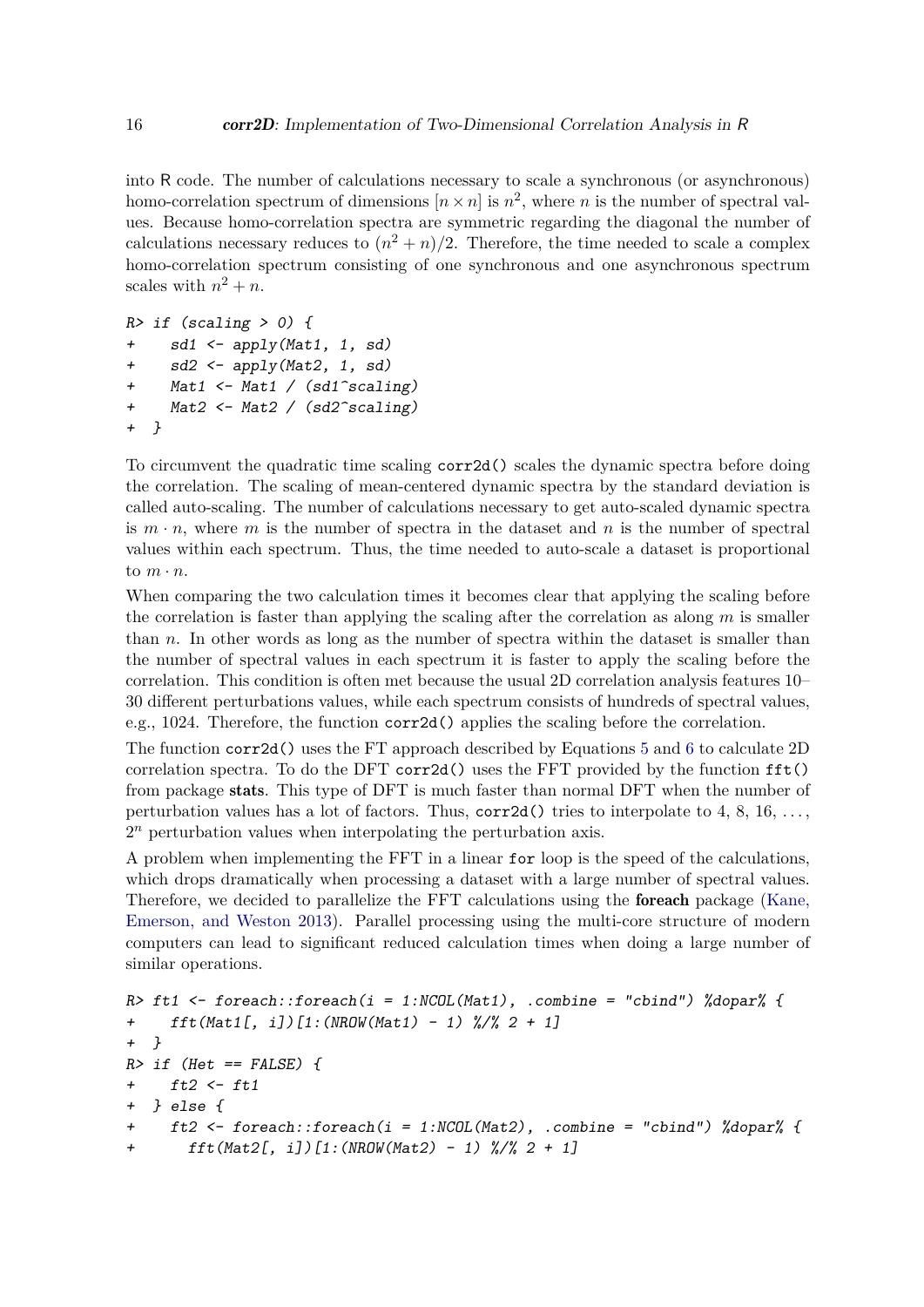*+ } + }*

The code snippet highlights the FFT implementation in corr2d(). With the functions foreach() and %dopar% the calculation process is split up according to the number of available cores so that the fft() calculations will be done in parallel. The result of the parallel calculations is a matrix containing the FTs for every spectral value over the whole perturbation range. This matrix is the discrete analogue to  $\tilde{Y}(\nu,\omega)$  from Equation 5. If a homo-correlation is done the matrix is duplicated, for a hetero-correlation the FFT is also done for the second matrix of dynamic spectra.

corr2d() discards half of the calculated FT values. This step can be explained by the symmetry of the FT of real input data. If a signal *y* gets Fourier transformed, the result is a complex signal  $\mathcal{F}(y)$  consisting of a real and an imaginary part. If the input signal *y* is real, the real part of the FT is always even, while the imaginary part is always odd. In addition the FT values feature Hermitian symmetry  $\mathcal{F}(y)(\omega) = \mathcal{F}^*(y)(m - \omega)$  as seen in Equation 9. Following this symmetry condition only half the values of a FT of a real signal are needed to fully describe the information in the corresponding FT. Thus, it is reasonable to only use one half of the FT values when doing a correlation analysis of real data. To extract the correct amplitudes of the Fourier frequencies, the corresponding amplitudes have to be doubled when utilizing the Hermitian symmetry to simplify the calculation process. To account for this, the function corr2d() uses all FT values were  $\omega \neq 0$  twice.

```
R> cl <- parallel::makeCluster(corenumber)
R> doParallel::registerDoParallel(cl)
R> FT <- matrix(Norm * parallel::parCapply(cl, ft1, get("%*%"), Conj(ft2)),
+ NCOL(ft1), NCOL(ft2), byrow = TRUE)
```
The correlation procedure follows Equation 6 and is parallelized using the function parCapply() from package parallel. parCapply() directs the column wise matrix multiplication to the different cores which are registered before the calculation. The correlation is done using the Fourier transformed dynamic spectra for every spectral value pair  $(\nu_1, \nu_2)$ . In addition the resulting correlation matrix gets normalized by factor Norm which gets specified in the input to corr2d(). The default normalization is the factor  $1/(\pi \cdot (m-1))$  where *m* is the number of sampled perturbation values. The real part of the complex output matrix FT is the synchronous correlation spectrum  $\Phi(\nu_1, \nu_2)$  while the imaginary part is the asynchronous correlation spectrum  $\Psi(\nu_1, \nu_2)$  (see Equation 6).

### **4.3. Speed test of calculation**

The parallelization speeds up the calculation process. To measure the influence of the parallelization and the influence of the input matrix dimensions we designed a small speed test. The speed of corr2d() was measured using microbenchmark() from package **microbench**mark with 10 calculation cycles. The input matrix was simulated by sim2ddata() (from corr2D) with 200, 400, 600, 1000, 4000 and 8000 spectral values *n* and 5, 10, 20, 100 and 500 perturbation values *m*. The simulated spectral data of the consecutive first order reaction was also used in Noda (2014a). The calculations were done with 1, 2 or 4 cores, respectively. The calculation and plotting time used by 2DShige was estimated 10 times using the Windows task manager.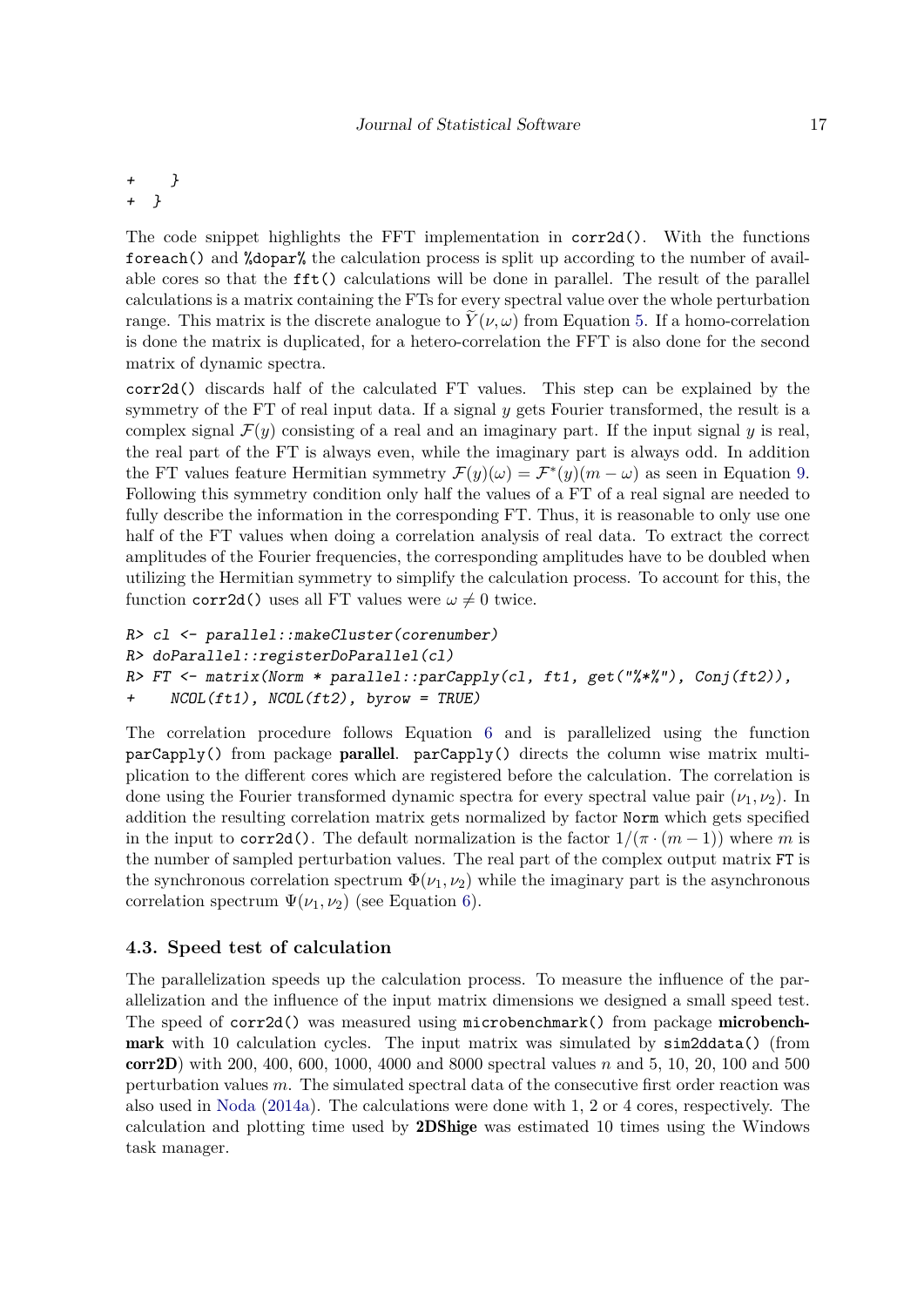|     |                        |                  |      |      |      | $\boldsymbol{n}$ |       |        |                |
|-----|------------------------|------------------|------|------|------|------------------|-------|--------|----------------|
|     |                        | $\boldsymbol{m}$ | 200  | 400  | 600  | 1000             | 4000  | 8000   |                |
| (a) | core                   | $\overline{5}$   | 0.36 | 0.50 | 0.65 | 1.05             | 5.55  | 16.37  | CO.<br>Ξ.      |
|     |                        | 10               | 0.36 | 0.50 | 0.66 | 1.10             | 5.76  | 18.21  |                |
|     |                        | 20               | 0.36 | 0.50 | 0.67 | 1.11             | 6.17  | 18.61  |                |
|     |                        | 100              | 0.63 | 0.98 | 0.92 | 1.33             | 9.74  | 33.04  |                |
|     |                        | 500              | 0.48 | 0.82 | 1.23 | 2.57             | 26.53 | 105.23 |                |
| (b) | cores<br>$\mathcal{C}$ | 5                | 0.56 | 0.69 | 0.80 | 1.18             | 5.03  | 15.09  | S<br>Ξ.        |
|     |                        | 10               | 0.62 | 0.69 | 0.83 | 1.18             | 5.16  | 15.88  |                |
|     |                        | 20               | 0.56 | 0.68 | 0.82 | 1.21             | 5.40  | 16.87  |                |
|     |                        | 100              | 0.59 | 0.73 | 0.89 | 1.33             | 7.50  | 27.01  |                |
|     |                        | 500              | 0.66 | 0.92 | 1.27 | 2.15             | 18.46 | 74.43  |                |
| (c) | cores<br>4             | 5                | 1.00 | 1.11 | 1.21 | 1.62             | 5.45  | 15.49  | $\Omega$<br>.드 |
|     |                        | 10               | 0.99 | 1.09 | 1.22 | 1.59             | 5.55  | 16.11  |                |
|     |                        | 20               | 0.99 | 1.09 | 1.23 | 1.63             | 5.88  | 17.20  |                |
|     |                        | 100              | 1.02 | 1.13 | 1.31 | 1.73             | 7.82  | 26.81  |                |
|     |                        | 500              | 1.10 | 1.42 | 1.70 | 2.62             | 18.33 | 72.34  |                |
| (d) | $ratio_{4/1}$          | 5                | 2.81 | 2.21 | 1.85 | 1.54             | 0.98  | 0.95   |                |
|     |                        | 10               | 2.75 | 2.16 | 1.84 | 1.45             | 0.96  | 0.89   |                |
|     |                        | 20               | 2.75 | 2.16 | 1.83 | 1.46             | 0.95  | 0.92   |                |
|     |                        | 100              | 1.62 | 1.15 | 1.42 | 1.30             | 0.80  | 0.81   |                |
|     |                        | 500              | 2.30 | 1.73 | 1.39 | 1.02             | 0.69  | 0.69   |                |

Table 1: Mean calculation times (in seconds) needed by corr2d() to do a 2D homo-correlation analysis using 1 (a), 2 (b) or 4 (c) processor cores and a ratio (d) calculated from the mean calculation times using 4 and 1 processor cores. The table includes the number of perturbation values *m* by rows and the number of spectral values *n* by columns.

The result of the speed test can be seen in Table  $1(a)$ –(c). As one can see from the table the parallelization speeds up the calculation of large 2D correlation spectra while it slows down the calculation for smaller 2D spectra. Table  $1(d)$  illustrates this observation. This observation can be explained by how parallel computing works: For a parallelized calculation every core calculates only a small part of the problem. These small tasks need to be transferred to the calculating cores and later the results of all these small calculations need to be put together to get the result for the parallelized calculation. The time needed by this processes increases the more the original task is split up. Thus, a parallel computation is always a trade-off between speeding up the calculation process and increasing the amount of traffic needed to organize the parallel computation. This trade-off can be seen at the parallel calculations done by corr2d(): corr2d() needs more time calculating the correlation in parallel when the input matrix is small compared to a serialized calculation with only one processor core. For larger input matrices the effect tips and corr2d() is faster using more cores. For small input matrices the correlation speed differences are hardly noticeable (0.8 s vs. 1.4 s for a [500  $\times$  400 matrix) while the speed differences are much more important if the input matrices get bigger and the calculation times get longer (26.5 s vs. 18.3 s for a [500  $\times$  4000] matrix).

The number of computation steps necessary also depends on how the input for the correlation integral is calculated. The number of computation steps varies for the FT and the HT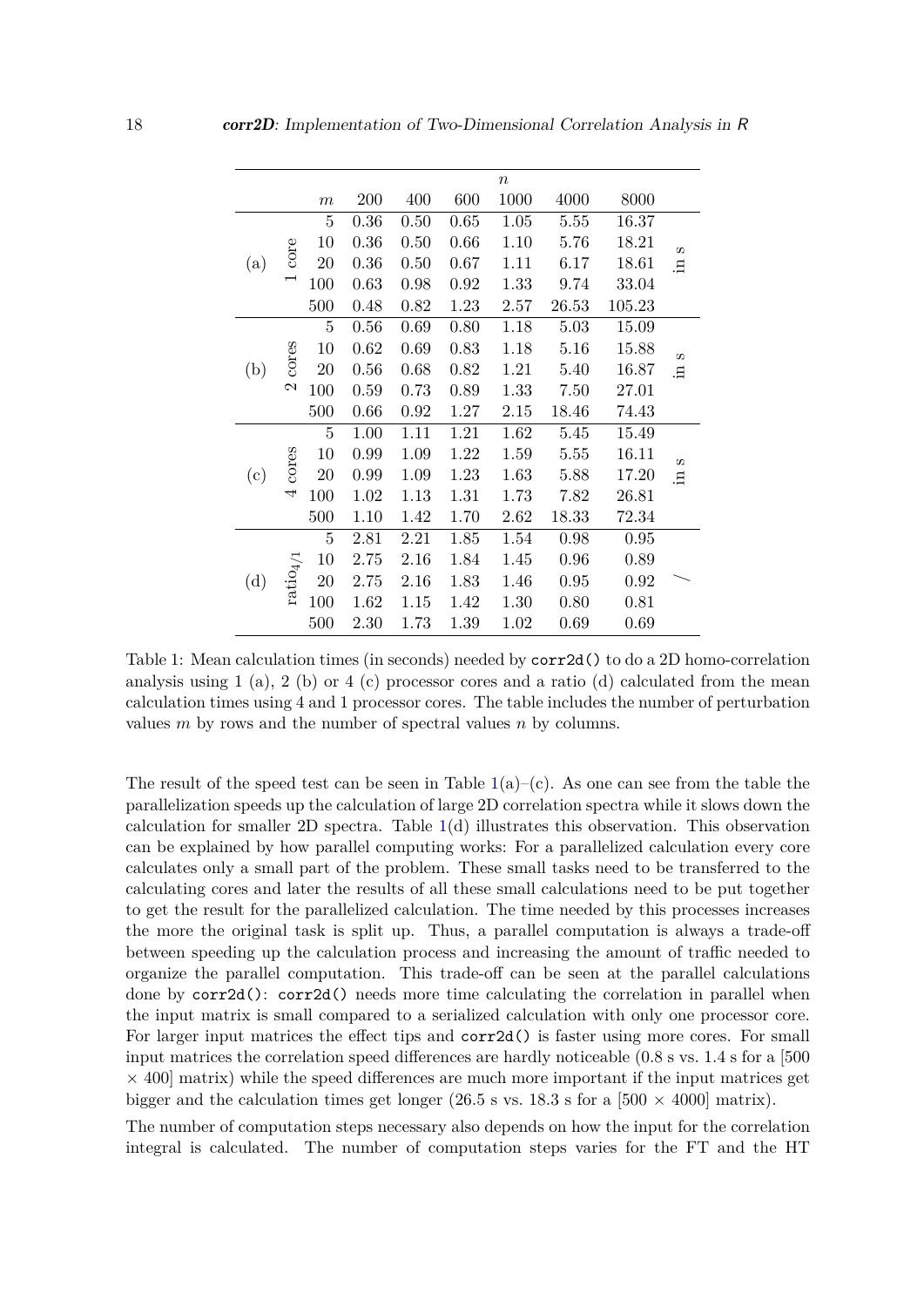

Figure 4: Calculation time used by  $\text{corr2d}()$  to calculate a [4000  $\times$  4000] complex correlation spectrum from a  $[100 \times 4000]$  input matrix. The colored bars show how much calculation time is used by each single calculation step.

approach. For *m* discrete input spectra the FFT needs  $4 \cdot m \cdot \log_2(m)$  steps (using the Cooley-Tukey algorithm; Cooley and Tukey 1965) while the HT needs *m*<sup>2</sup> steps. Therefore, the HT is faster for smaller datasets while the FFT is faster for larger datasets. Because calculation speed matters more for larger datasets, corr2d() uses the FT approach. For details on the comparison between the FT and the HT approach the reader is referred to Noda *et al.* (2000).

The speed of the calculation drops off significantly if the RAM limit dedicated to R is reached. In this case corr2d() needs to save results outside the RAM which takes a large amount of time when compared to saving data inside the RAM. Under Windows there is a memory limit for the R process which might be necessary to increase using memory.limit() to overcome this problem.

```
R> simdata <- sim2ddata(4000, seq(0, 10, length.out = 100))
R> library("profr")
R> prof2d <- profr(c(speedtwod <- corr2d(simdata, Time =
+ as.numeric(rownames(simdata)), scaling = 0.5), plot_corr2d(speedtwod)),
+ interval = 0.005)
```
To illustrate how much time is spent in each step, the correlation function corr2d() and the plotting function  $plot_{corr2d}()$  were profiled using  $profit()$  from package profr. The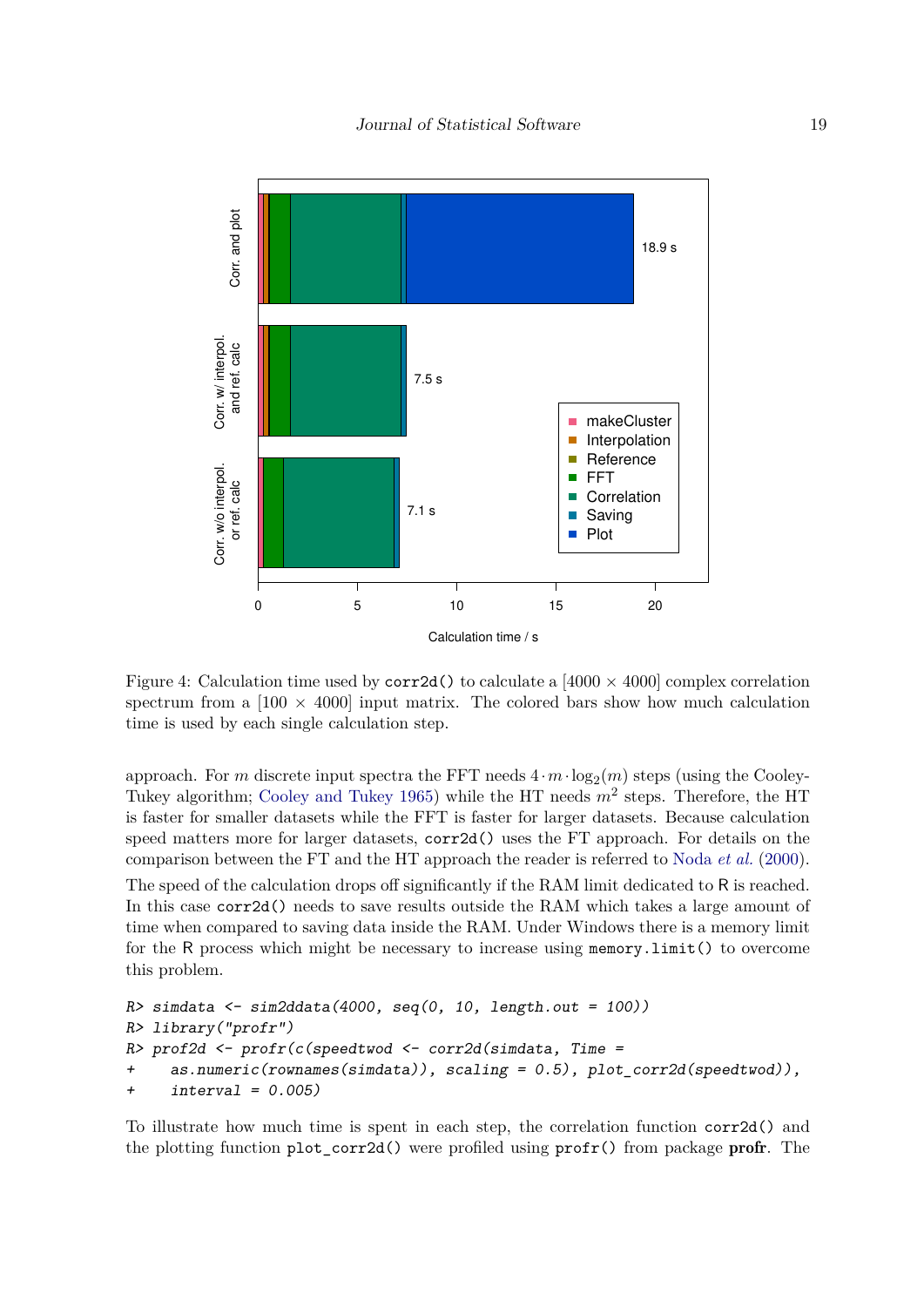

Figure 5: Comparison between corr2D and 2DShige. Calculation and plotting time used to evaluate a [4000  $\times$  4000] complex correlation spectrum from a [100  $\times$  4000] input matrix. The colored bars show how much calculation time is used by each single calculation step.

results can be seen in Figure 4. Most of the calculation time used by corr2d() is needed for the parallel matrix multiplication  $(5.6 \text{ s})$  followed by the FFT  $(1.1 \text{ s})$ . The interpolation process to get 128 perturbation values (0.3 s) and the application of scaling techniques (0.05 s) are faster. The plotting of the resulting synchronous 2D correlation spectrum also needs time (11.4 s) because the complete spectrum has 16 MPixel.

To evaluate the script in a larger scheme we tried to compare the R package corr2D to the software 2DShige (Morita 2005) which is available free of charge from the internet. Because 2DShige is a stand-alone program the timing of its calculations are not as precise as the timings from the profiling of corr2d() and plot\_corr2d(). The calculation and plotting time used by 2DShige was estimated 10 times using the Windows task manager. The input matrix was the same simulated  $(100 \times 4000)$  data matrix used for the profiling.

**2DShige** took 77.9 s to calculate the  $[4000 \times 4000]$  complex 2D correlation spectrum and plot the synchronous 2D correlation spectrum. Unfortunately, it is not possible to give calculation times for every calculation step. Comparing the calculation times needed by 2DShige and corr2D it becomes clear that the R package is faster when calculating a large 2D correlation spectrum. Figure 5 illustrates the results. Overall, the profiling of corr2d() and plot\_corr2d() and the speed test done for corr2d() prove that it is useful to parallelize the FFT and the matrix multiplication. Other calculation steps (interpolation, reference spec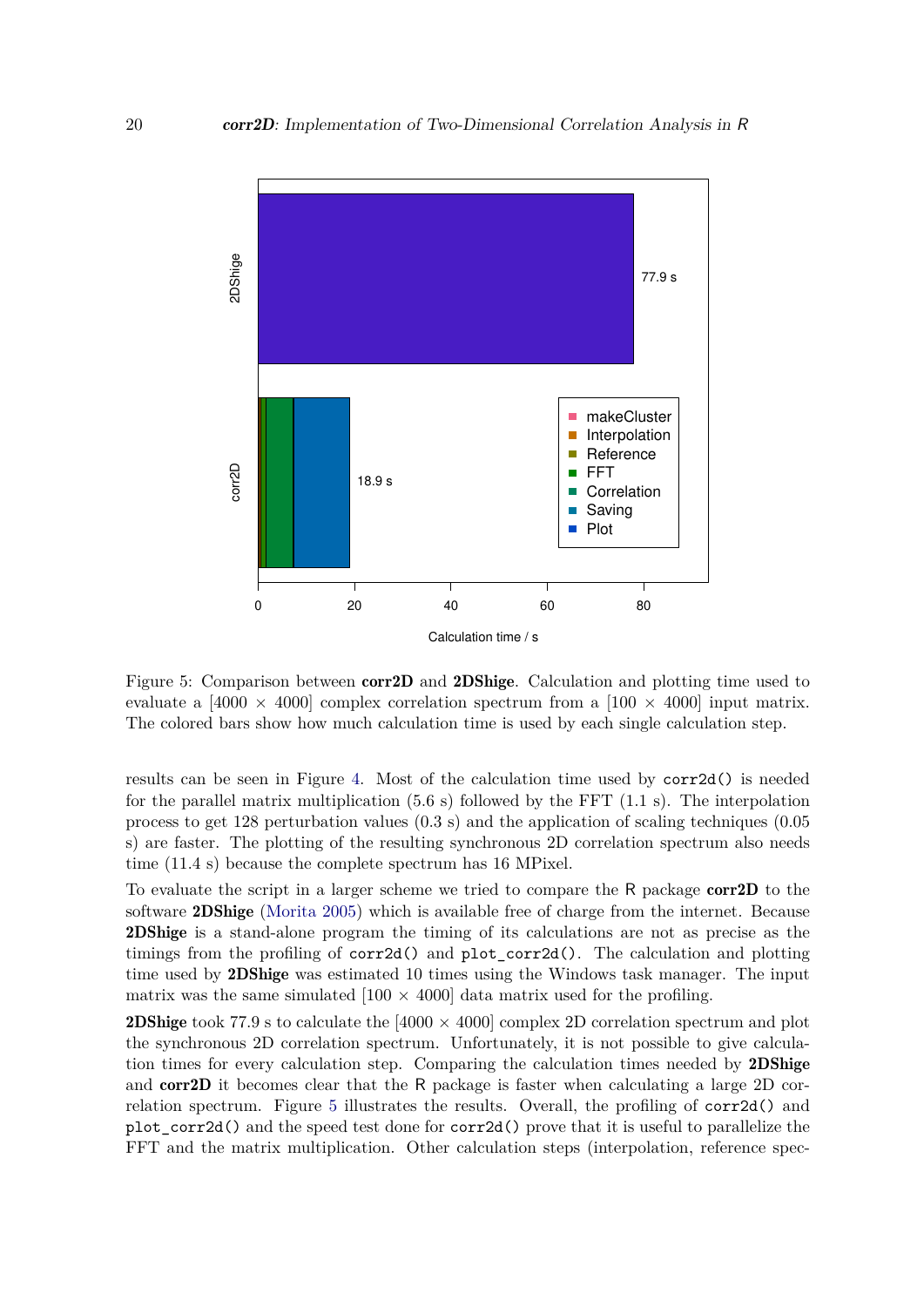trum calculation and scaling) are much faster than the FFT and the matrix multiplication and thus do not need a parallelization. The parallel calculation approach is faster when compared to a serialized approach for large input matrices. The R code also compares favorably to the widespread 2D correlation software 2Dshige in terms of speed and transparency.

# **4.4. Visualizing 2D correlation spectra**

The following section describes the programming and design details considered for the two plotting functions plot\_corr2d() and plot\_corr2din3d(). In general the representation of 2D correlation spectra is designed with 2D NMR plots in mind. 2D NMR plots also show 3D data with two frequency axes (the so called chemical shift  $\delta$ ) and contour levels to represent cross peaks. 2D NMR spectroscopy is a common technique in chemistry labs. Thus, the plotting function plot\_corr2d() tries to mimic the appearance of 2D NMR plots to make the data accessible for beginners in the field of 2D correlation spectroscopy.

Most of the arguments in plot\_corr2d() are inspired by the arguments in plot() or image() to allow users already experienced with R a smooth transition. The function plot\_corr2d() takes an object Obj of class 'corr2d' as produced by the correlation function corr2d() and extracts the different parameters needed for depicting the 2D correlation spectra contained in the given object.

Firstly, the function plot corr2d() saves the prior user defined graphics parameters to restore them at the end. Secondly, plot\_corr2d() also extracts the graphical parameters assigned by the user under the ... argument. This procedure enables the function to later use these parameters in different plotting functions to adjust the appearance of the entire 2D correlation plot.

```
R> par_old <- par(no.readonly = TRUE)
R> on.exit(options(par(par_old)), add = TRUE)
R> getparm <- list(...)
R> graphparm <- utils::modifyList(par(), getparm)
```
After the extraction of the graphical parameters, the 2D plot function subsets the spectral variable axes Obj\$Wave1 (*x*-axis) and Obj\$Wave2 (*y*-axis) to the window range defined by the arguments xlim and ylim.

```
R> if (is.null(xlim)) {
+ Which1 <- 1:NROW(what)
 + } else {
+ Which1 <- which(xlim[1] < Obj$Wave1 & Obj$Wave1 < xlim[2])
+ }
R> if (is.null(ylim)) {
+ Which2 <- 1:NCOL(what)
+ } else {
+ Which2 <- which(ylim[1] < Obj$Wave2 & Obj$Wave2 < ylim[2])
+ }
```
The 2D plot function uses the contour() or image() function in a split.screen() environment (all from package graphics) to generate the 2D plot. The plot device is split into seven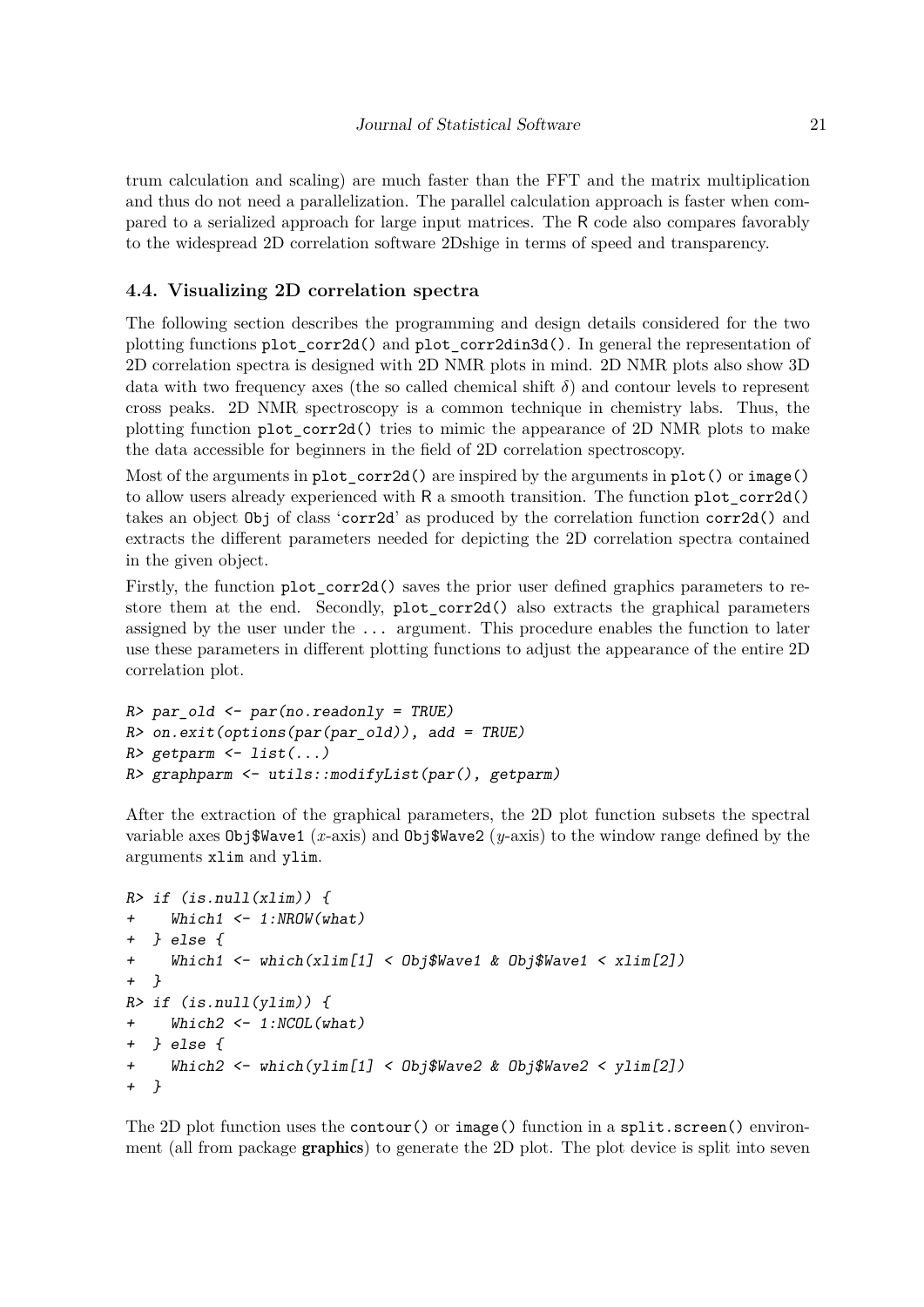

Figure 6: Schematic representation of the seven screens generated and used by plot\_corr2d() to graphically represent 2D correlation spectra. The offset OFF is used during development to adjust the screen ratios.

screens (see Figure 6), which will be filled with two 1D spectra via a simple line plot (Screens 1 and 2), the central 2D plot (Screen 3), generated by the contour() or image() function with *x*- and *y*-axis as well as their labels and the color legend in the top right (Screen 7). The remaining three screens remain (up to now) empty. On exit plot corr2d() closes all but Screen 3, thus further plots, lines and points can be added to the central plot or data can be read out interactively using the locator() function. The code snippet shows the creation of the split.screen() environment. The offset OFF is used during development to adjust the ratio between the main part (Screen 3) and the surrounding screens.

After the creation of the different screens the function plot corr2d() switches to the different screens and fills them with plots, labels and legends. Screens 1 and 2 are used to plot the 1D reference spectra to the top (specx) and to the left (specy) of the main part in Screen 3. By default the reference spectra  $\text{Obj}\$ Ref1 and  $\text{Obj}\$ Ref2 are plotted, but the user can assign any data to be plotted on the axes. As *x*-axis for the two plots the previously subset spectral variable axes Obj\$Wave1[Which1] and Obj\$Wave2[Which2] are used to align the 1D spectra with the central 2D plot. Thus, the reference spectra (specified at specx and specy) must be of the same length as the spectral variable axes. The reference spectrum on the *y*-axis is rotated by switching the *x*- and *y*-axes around as well as by adjusting the new *x*-values accordingly. The plotting of the reference spectra can be suppressed by setting specx and/or specy NULL. The arguments defined in  $par()$  suppress the plotting of any axes or labels, which are not needed because they are added to the axes of the 2D correlation spectrum.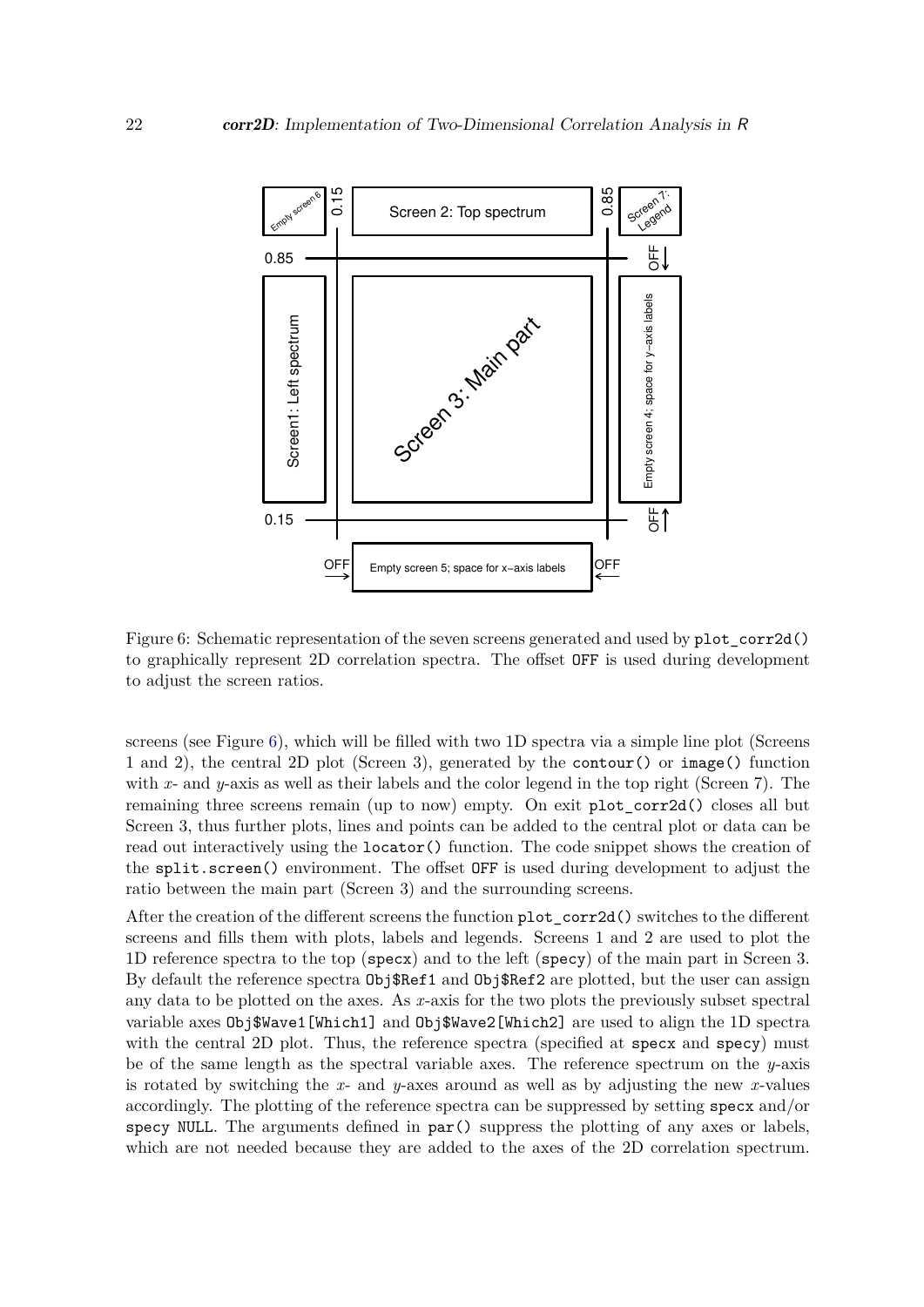The line width of the 1D plots can be adjusted by assigning the lwd argument.

```
R> if (!is.null(specy)) {
+ screen(1)
+ par(xaxt = "n", yaxt = "n", mar = c(0, 0, 0, 0), bty = "n", yaxs = "i")
+ plot.default(x = max(specy[Which2]) - specy[Which2],
+ y = Obj$Wave2[Which2], type = "l", lwd = graphparm$lwd + 1,
+ ann = FALSE)
+ }
R> if (!is.null(specx)) {
+ screen(2)
+ par(xaxt = "n", yaxt = "n", mar = c(0, 0, 0, 0), bty = "n", xaxs = "i")
+ plot.default(x = Obj$Wave1[Which1], y = specx[Which1], type = "l",
+ lwd = graphparm$lwd + 1, ann = FALSE)
+ }
```
The centerpiece of the 2D plot is the 2D correlation spectrum depicted in Screen 3. To get a flexible plotting function plot\_corr2d() features a lot of control arguments for the main part. In line with the underlying functions contour() and image() which are used for plotting the 2D spectrum plot\_corr2d() has a zlim argument to define the range of the *z*-axis. Next the function plot corr2d() builds N contour or image levels, which are evenly distributed along a modified *z*-axis. The levels are calculated using the maximum absolute value among all *z*-values. The color values for each level are calculated using the levels derived from the modified *z*-axis. The 2D plot uses the colors dark blue and cyan for negative *z*-values as well as yellow, red and dark red for positive *z*-values. The colors are taken from function designer.colors() from package fields. After the calculation of the color values the "real" contour or image levels are calculated using the borders defined by zlim.

This procedure looks unnecessary complicated at first, but the procedure ensures that the most extreme colors (dark blue for negative values and dark red for positive values) are used for the most extreme absolute *z*-values. The advantage of this approach is that positive and negative levels can be compared with each other by looking at the color code. When using just the number range provided by zlim this is not possible. As an example consider *z*-values ranging from −1 to 9. These values should be plotted with 9 levels. When using the original *z*-range (−1 to 9) for the calculation of the color code the color dark blue would be assigned to the level at −1 because it is the most extreme negative value and the color dark red would be assigned to the level at 9 because it is the most extreme positive value. By looking at the resulting 2D spectrum one would get the impression that "the dark blue level is as negative as the dark red level is positive" which is clearly not the case. By using the range defined by the most extreme absolute *z*-value (−9 to 9) for the calculation of the color code the color dark blue gets assigned to the (non-existent) level −9, whereas the color dark red still gets assigned to the level 9. The *z*-value −1 will now be plotted using the color cyan, which indicates a small negative value when compared to the level at 9 which is depicted in dark red.

In addition to the already discussed features, plot\_corr2d() always uses an odd number of contour or image levels. The odd number of contour levels leads to a symmetric distribution of the contour and image levels in an asynchronous 2D homo-correlation spectrum. Asynchronous homo-correlation spectra are skew-symmetric regarding the diagonal and thus the absolute values of the positive and negative correlation intensities are always identical. The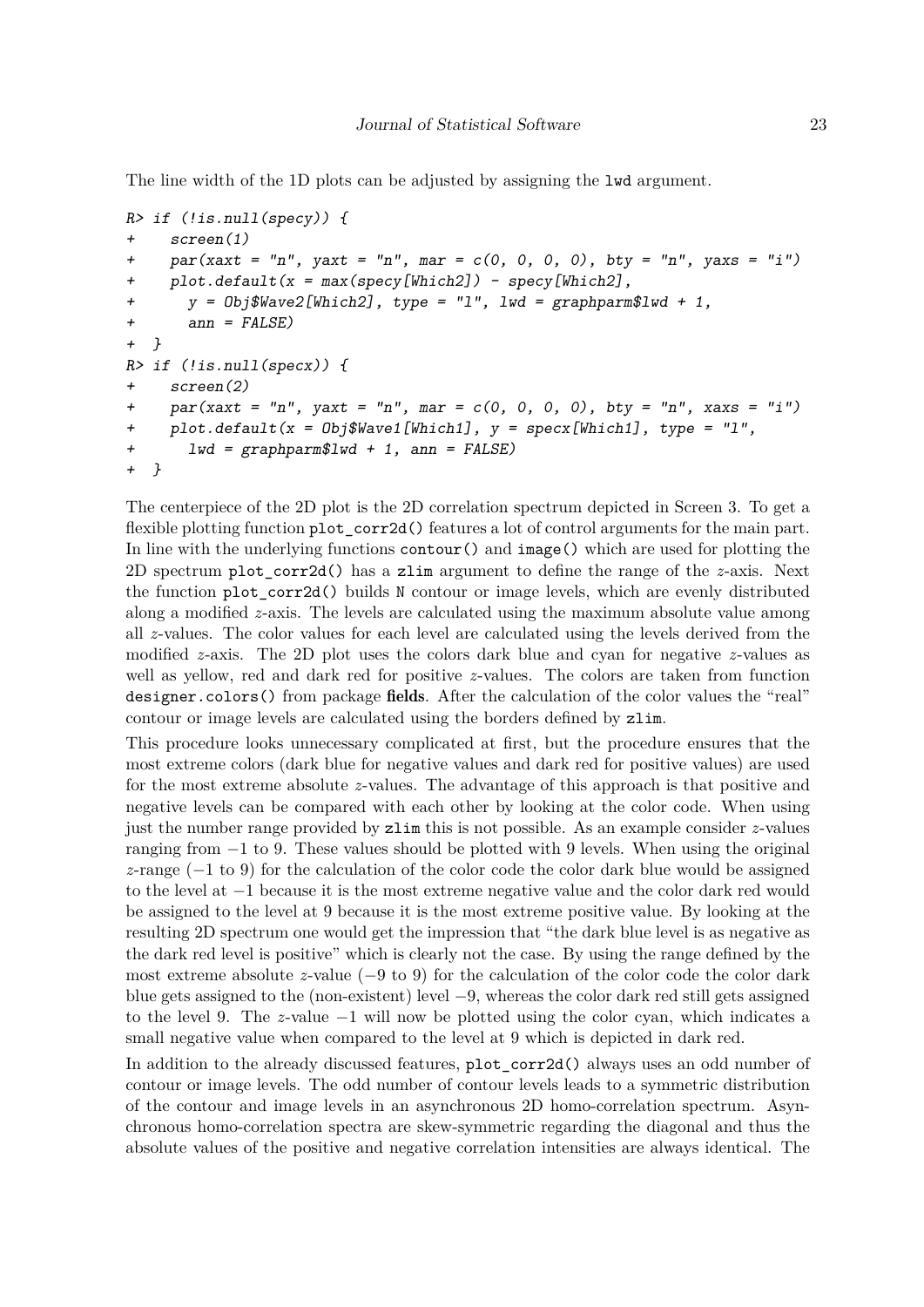odd number of contour or image levels also accomplishes that positive and negative values are represented by the same number of levels (in reference to the most extreme absolute *z*-value) and that the level around 0 can always be transparent to suppress the plotting of noise. Therefore, it can happen that no blue (or no yellow-red) levels are drawn, because the positive (or negative) values are much larger than the negative (or positive) values that the equal spacing of the levels leads to an agglomeration of all negative (or positive) values inside the level around 0, which will be transparent. To circumvent this problem the number of contour levels has to be increased.

The argument Cutout can be used to set more levels than the central level around 0 transparent. This argument can be used to simplify 2D correlation spectra when starting the interpretation of a new 2D correlation spectrum where one would like to have a look at the strongest correlation first and then gradually work through smaller correlations. Care should be taken when using the Cutout argument as it can also be used to erase unwanted signals and thus create unrealistic 2D correlation spectra. The code snippet illustrates how this is implemented in R code.

```
R> screen(3)
R> if (is.null(zlim)) {
+ zlim <- range(what[Which1, Which2])
+ }
R> if (N%%2 == 0) {
+ N <- N + 1
+ }
R> Where <- seq(-max(abs(zlim)), max(abs(zlim)), length.out = N)
R> if (is.null(Cutout)) {
+ OM <- which(Where < 0)
    + OP <- which(Where > 0)
+ } else {
    + OM <- which(Where <= Cutout[1])
+ OP <- which(Where >= Cutout[2])
+ }
R> COL <- rep("transparent", length(Where))
R> COL[OM] <- fields::designer.colors(col = c("darkblue", "cyan"),
+ n = length(OM))
R> COL[OP] <- fields::designer.colors(col = c("yellow", "red", "darkred"),
+ n = length(OP))
R> COL[(N + 1)/2] <- "transparent"
R> COL <- COL[which(zlim[1] < Where & Where < zlim[2])]
R> Where <- seq(zlim[1], zlim[2], length.out = length(COL))
```
After the calculation of the color code and the contour or image levels the actual 2D correlation spectrum is drawn either by contour() or by image() (both from package graphics). The preferred function can be selected from the logical argument Contour in plot\_corr2d(). Both functions use the subset matrix what[Which1, Which2] as *z*-values and the subset vectors Obj\$Wave1[Which1] and Obj\$Wave2[Which2] as respective *x*- or *y*-values. By default plot\_corr2d() plots the synchronous 2D correlation spectrum as specified by  $Re(Db)$   $FT$ ). The normal axes and axis labels are suppressed to allow for a flexible definition by the user.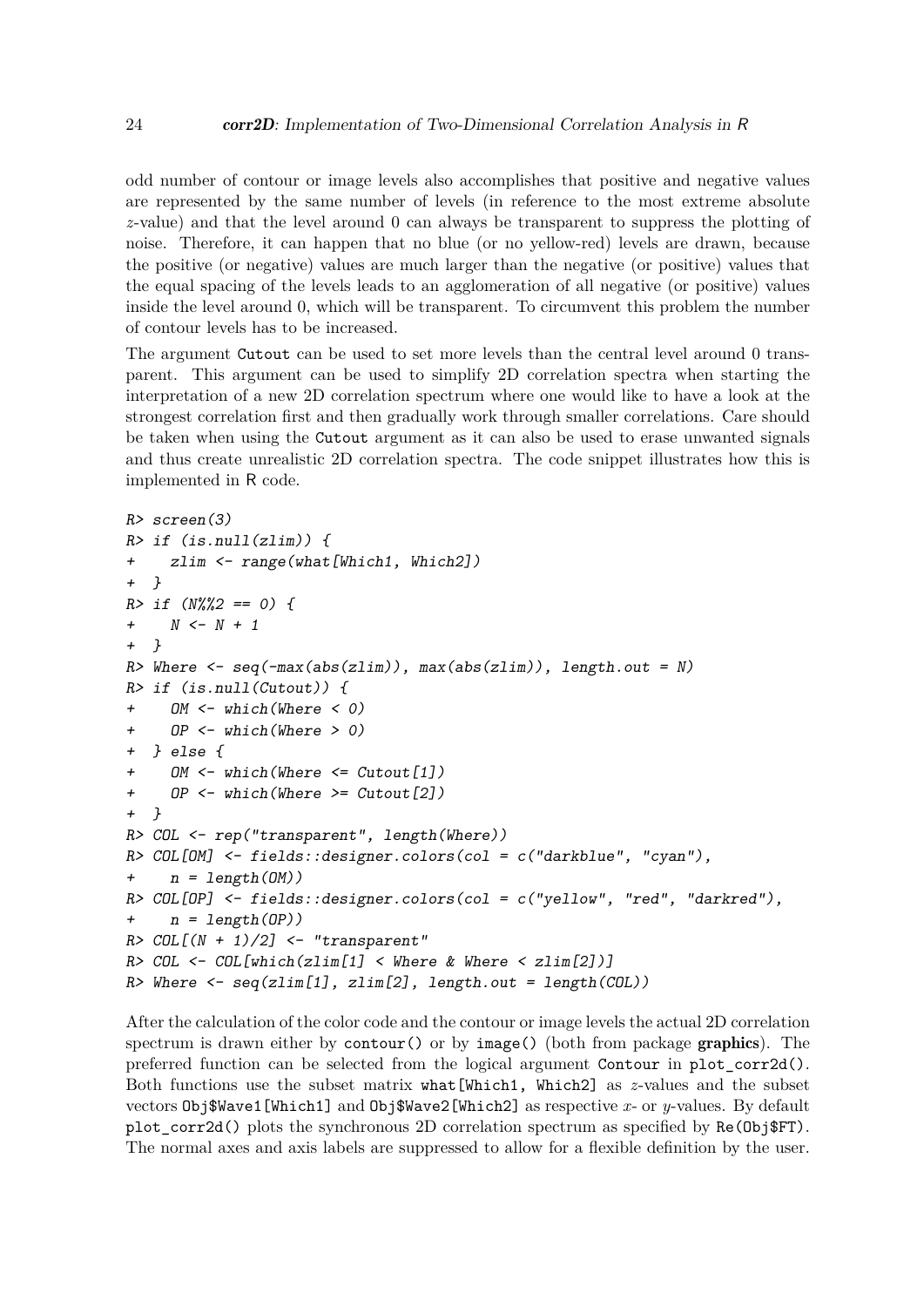After the plotting of the 2D plot, a white line gets drawn across the 2D spectrum which highlights the main diagonal in a 2D homo-correlation spectrum. Afterwards a box is drawn around the 2D plot, the *x*- and *y*-axis are added and the *x*- and *y*-axis labels get added as specified by arguments xlab and ylab. The axes of the 2D plot can be suppressed by using the argument axes in plot  $corr2d()$ . The input arguments lwd and cex can be used to adjust the line width of the axes and the surrounding box as well as the size of the axes labels.

```
R> par(xaxt = "n", yaxt = "n", mar = c(0, 0, 0, 0), bty = "n",
+ xaxs = "i", yaxs = "i")
R> if (Contour == TRUE) {
+ graphics::contour(x = Obj$Wave1[Which1], y = Obj$Wave2[Which2],
+ z = what[Which1, Which2], col = COL, levels = Where, zlim = zlim,
+ drawlabels = FALSE, ...)
+ } else {
    + graphics::image(x = Obj$Wave1[Which1], y = Obj$Wave2[Which2],
+ z = what[Which1, Which2], col = COL, xlab = "", ylab = "",
+ zlim = zlim, ...)
+ }
R> abline(a = 0, b = 1, col = rgb(red = 1, green = 1, blue = 1,
+ alpha = 0.5), lwd = graphparm$lwd)
R> par(xpd = NA, xaxt = "s", yaxt = "s", xaxs = "i", yaxs = "i",
    cex = graphparam$cex, mar = c(0, 0, 0, 0)R> box(which = "figure", lwd = graphparm$lwd)
R> if ((axes == 1) | (axes == 3)) {
+ axis(side = 1, lwd = graphparm$lwd)
+ }
R> if ((axes == 2) | (axes == 3)) {
+ axis(side = 4, las = 2, lwd = graphparm$lwd)
+ }
R> mtext(side = 1, xlab, line = 3.5, cex = graphparm$cex * 1.3,
+ lwd = graphparm$lwd)
R> mtext(side = 4, ylab, line = 3.5, cex = graphparm$cex * 1.3,
+ lwd = graphparm$lwd)
```
The color code legend is plotted in Screen 7. For the legend the function image.plot() from package fields is used. Most arguments defined in image.plot() by plot\_corr2d() are for setting the margins of the plot and arranging the number legend. The color code legend in plot corr2d() has two number values written next to it specifying the  $10\%$  and 90% quantile of the plotted *z*-values. The legend can be turned off by setting the argument Legend in plot\_corr2d() to FALSE. The specified pin parameter is a small hack to avoid an error produced by image.plot() in combination with the split.screen() environment. The argument cex.axis can be defined at the input to adjust the size of the legend labels. After finishing all plotting tasks plot\_corr2d() changes back to the main 2D plot in Screen 3, closes all but Screen 3 and restores the old par parameters. By keeping Screen 3 active the user can add points or lines to the central screen and can read out data interactively by using the function locator().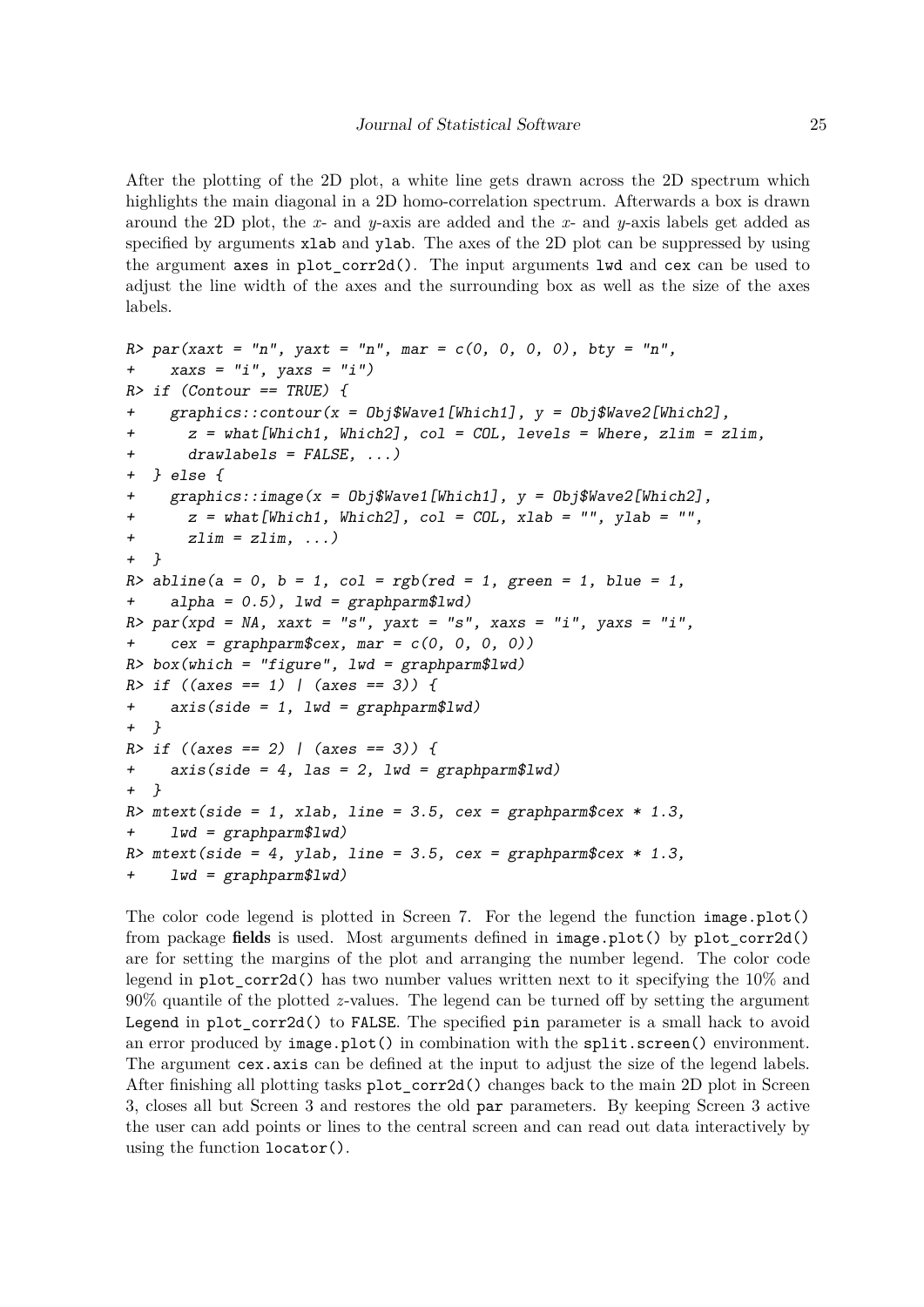```
R> if (Legend == TRUE) {
+ screen(7)
+ par(pin = abs(par()$pin))
    + if (Contour == TRUE) {
+ fields::image.plot(z = what[Which1, Which2], legend.only = TRUE,
+ smallplot = c(0.15, 0.3, 0.2, 0.8), col = COL,
+ axis.args = list(at = quantile(Where, prob = c(0.1, 0.9)),
+ labels = format(x = quantile(Where, prob = c(0.1, 0.9)),
          + digit = 2, scientific = TRUE), cex.axis = graphparm$cex.axis),
+ zlim = zlim, graphics.reset = TRUE)
+ } else {
+ fields::image.plot(z = what[Which1, Which2], legend.only = TRUE,
+ smallplot = c(0.15, 0.3, 0.2, 0.8), col = COL,
+ axis.args = list(at = range(what[Which1, Which2]),
+ labels = format(x = range(what[Which1, Which2]),
+ digits = 2, scientific = TRUE), cex.axis = graphparm$cex.axis),
+ graphics.reset = TRUE)
+ }
+ }
R> screen(3, new = FALSE)
R> close.screen(c(1, 2, 4, 5, 6, 7))
```
The 3D plotting function plot\_corr2din3d() works a little bit different than the 2D plotting function plot\_corr2d() because it is meant for creating impressive 3D figures of 2D correlation spectra and not so much for scientific exact representation of 2D correlation spectra. Thus, plot\_corr2din3d() takes a matrix Mat (for example the synchronous 2D correlation spectrum Re(Obj\$FT) from an object of class 'corr2d'), builds arbitrary *x*- and *y*-axes, plots the 3D surface using the function drape.plot() from package fields and adds user defined 1D spectra to the *x*- and *y*-axis.

The creation of arbitrary *x*- and *y*-axes is simply done by using the number of rows and columns in matrix Mat. To reduce the computational demand when plotting the 3D surface the function plot corr2din3d() has the argument reduce. The argument reduce allows the user to resample the input matrix. The resampling is done using the function resample() from package mmand. When the matrix is resampled the *x*- and *y*-axes are also resampled to match the new matrix. The code snippet shows the axis generation and the resampling.

```
R> par_old <- par(no.readonly = TRUE)
R> on.exit(options(par(par_old)), add = TRUE)
R> x <- 1:NROW(Mat)
R> y <- 1:NCOL(Mat)
R> if (!is.null(reduce)) {
+ Which.x <- (1:length(x))[which(1:length(x)%%reduce == 0)]
     + Which.y <- (1:length(y))[which(1:length(y)%%reduce == 0)]
+ Mat <- mmand::resample(x = Mat, points =
       list(x = x[Which.x], y = y[Which.y]), kernel = mmand::boxKernel())+ x <- x[Which.x]
    + y <- y[Which.y]
  + }
```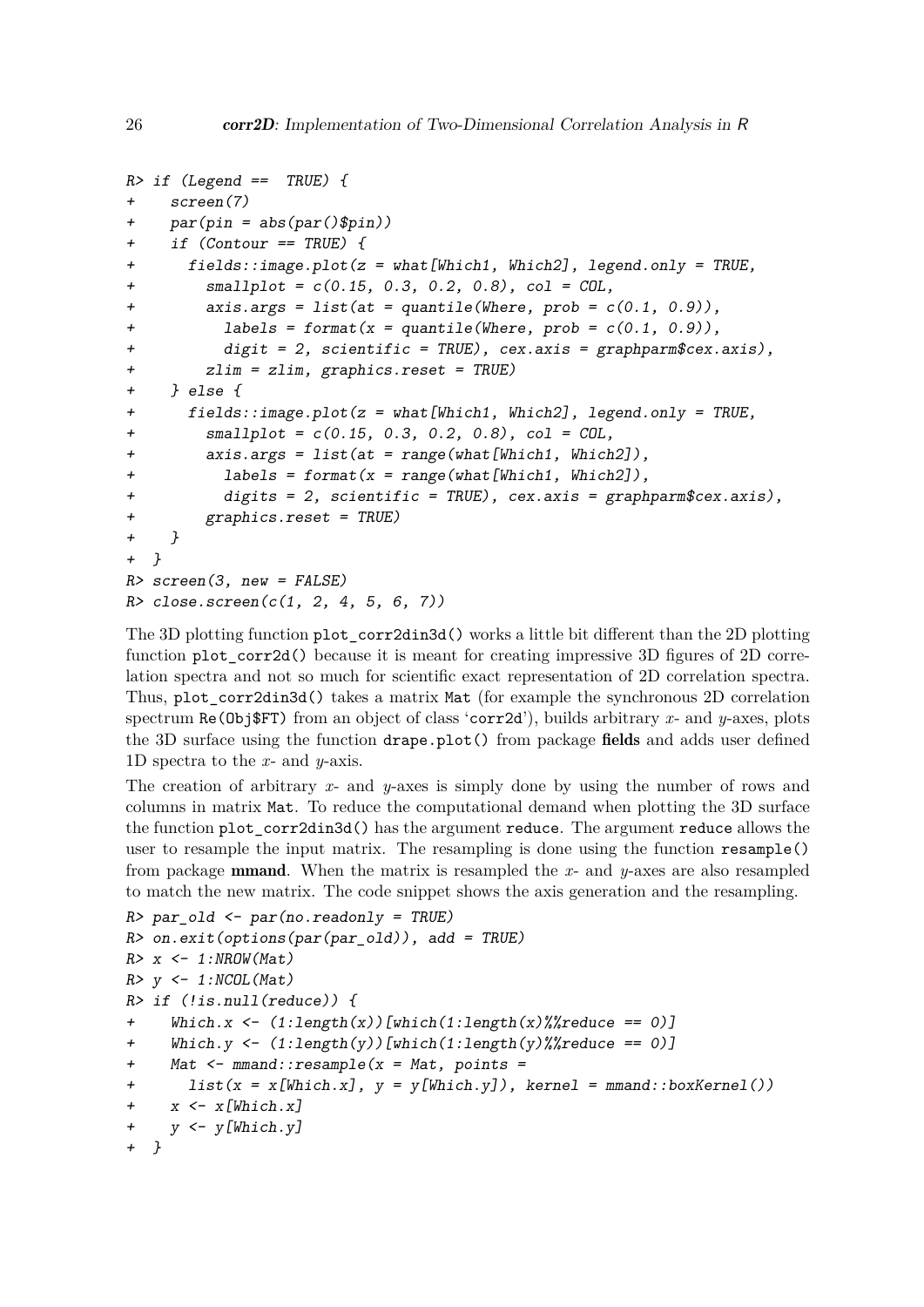If no color palette is specified at argument Col than plot\_corr2din3d() builds the color specification from the *z*-values inside the matrix Mat. Breaks describes the numerical divisions of the color scale, which are used by drape.plot() for plotting the 3D surface. If no zlim argument, which describes the *z*-axis of the 3D plot, is specified than the zlim argument is also built from the input matrix. The HCL (hue-chroma-luminance) color space is superior to the widespread RGB (red-green-blue) color space (Zeileis, Hornik, and Murrell 2009; Stauffer, Mayr, Dabernig, and Zeileis 2015). Thus, plot corr2din3d() uses the diverging HCL color palette from package colorspace (Zeileis *et al.* 2019) as default value.

```
R> N <- length(Col)
R> Zero <- 0
R> Max <- max(Mat)
R> Min <- min(Mat)
R> if (N%%2 == 0) {
+ Breaks <- c(seq(Min, Zero, length.out = round(N / 2, 0) + 1),
+ seq(Zero, Max, length.out =
+ round(N / 2, 0) + 1)[2:(round(N / 2, 0) + 1)])
+ } else {
+ Breaks <- c(seq(Min, Zero, length.out =
+ round(N / 2, 0) + 2)[1:(round(N / 2, 0) + 1)], seq(Zero, Max,
+ length.out = round(N / 2, 0) + 2)[2:(round(N / 2, 0) + 2)])
+ }
R> if (is.null(zlim)) {
+ zlim <- range(Mat, na.rm = TRUE)
+ }
```
All previously defined parameters are then fused together inside drape.plot() which plots the 3D surface for the first time. Arguments specified at ... in plot\_corr2din3d() are handed over to drape.plot(). The most important arguments are the two viewing angles theta (*x*-*y* rotation) and phi (*z*-rotation) as well as the argument border which takes a color and adds a grid in that color to the 3D surface.

drape.plot() returns a projection matrix which can be used to add a 2D projection of the 3D surface to the bottom of the plot. Unfortunately, drape.plot() has to be executed once to get the projection matrix. If the 2D surface is simply added to the 3D plot it may overlap with the 3D surface depending on the viewing angles. To circumvent this problem plot\_corr2din3d() first executes drape.plot(), then adds the 2D surface and in the end executes drape.plot() once more to overlay the 2D projection with the 3D surface. The addition of a 2D projection can be specified at argument projection. The coordinates for the 2D projection are calculated by the function trans3d() from grDevices and the 2D plot is drawn by polygon().

```
R> if (projection == TRUE) {
+ WW <- fields::drape.plot(x = x, y = y, z = Mat, col = Col,
+ breaks = Breaks, zlim = zlim, ...)
+ COL <- fields::drape.color(z = Mat, col = Col,
+ zlim = zlim, breaks = Breaks)$color.index
```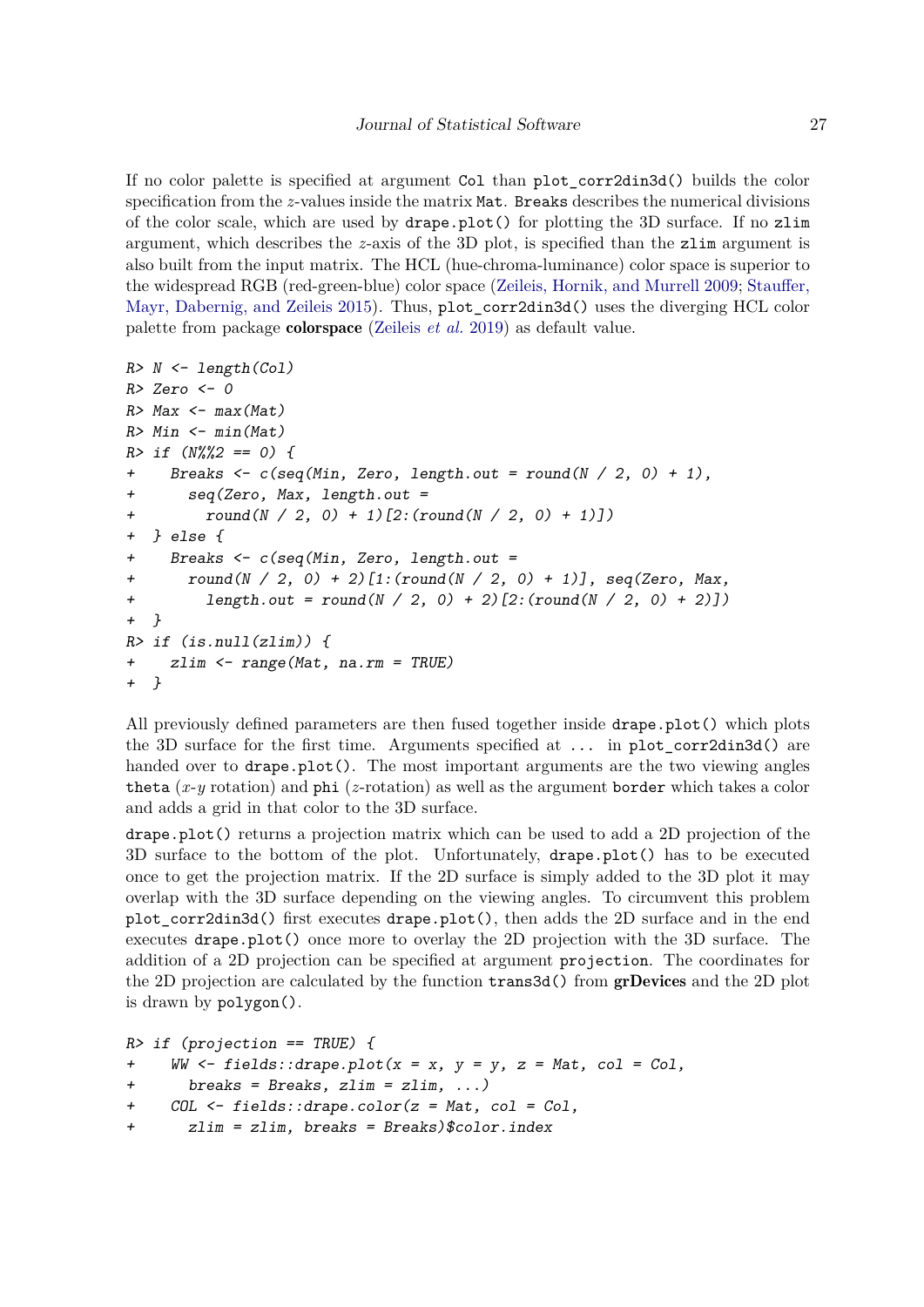```
+ for (i in 2:NROW(Mat)) {
+ for (j in 2:NCOL(Mat)) {
+ Points <- grDevices::trans3d(
         + y = y[c(j - 1, j, j, j - 1, j - 1)],
+ x = x[c(i - 1, i - 1, i, i, i - 1)],
+ z = rep(zlim[1], length(5)), pmat = WW)
+ polygon(Points$x, Points$y, border = NA, col = COL[i - 1, j - 1])
+ }
+ }
+ par(new = TRUE)
+ fields::drape.plot(x = x, y = y, z = Mat, col = Col,
+ breaks = Breaks, zlim = zlim, ...)
+ } else {
+ WW <- fields::drape.plot(x = x, y = y, z = Mat, col = Col,
+ breaks = Breaks, zlim = zlim, ...)
+ }
```
After the 3D surface and its 2D projection are drawn plot\_corr2din3d() can add custom spectra to the  $x$ - and  $y$ -axis. For this reason a new  $x$ - and/or  $y$ -axis gets calculated where the length is equal to the length of the spectra specx or specy. The x- and y-arguments for the function lines() are calculated using the aforementioned projection matrix WW and once again the function trans3d(). The scaling factors scalex and scaley are real numbers and are used to scale the spectra. Positive values at scalex and scaley ensure that the spectra are plotted inside the box of the 3D plot (where the 2D projection is also located) whereas negative values place the spectra on the outside of the box. After all plots are done the function plot\_corr2din3d() restores the old par parameters.

```
R> if (!is.null(specx)) {
+ if (is.null(scalex)) {
+ scalex <- 1
    + }
+ X <- seq(min(x), max(x), length.out = length(specx))
+ Points.x <- grDevices::trans3d(x = X, y = min(y) + scalex * specx,
+ z = rep(zlim[1], length(X)), pmat = WW)
+ lines(x = Points.x$x, Points.x$y, lwd = 2)
+ }
R> if (!is.null(specy)) {
+ if (is.null(scaley)) {
+ scaley <- 1
+ }
+ Y <- seq(min(y), max(y), length.out = length(specy))
+ Points.y <- grDevices::trans3d(y = Y, x = max(x) - scaley * specy,
+ z = rep(zlim[1], length(Y)), pmat = WW)
+ lines(x = Points.y$x, Points.y$y, lwd = 2)
+ }
```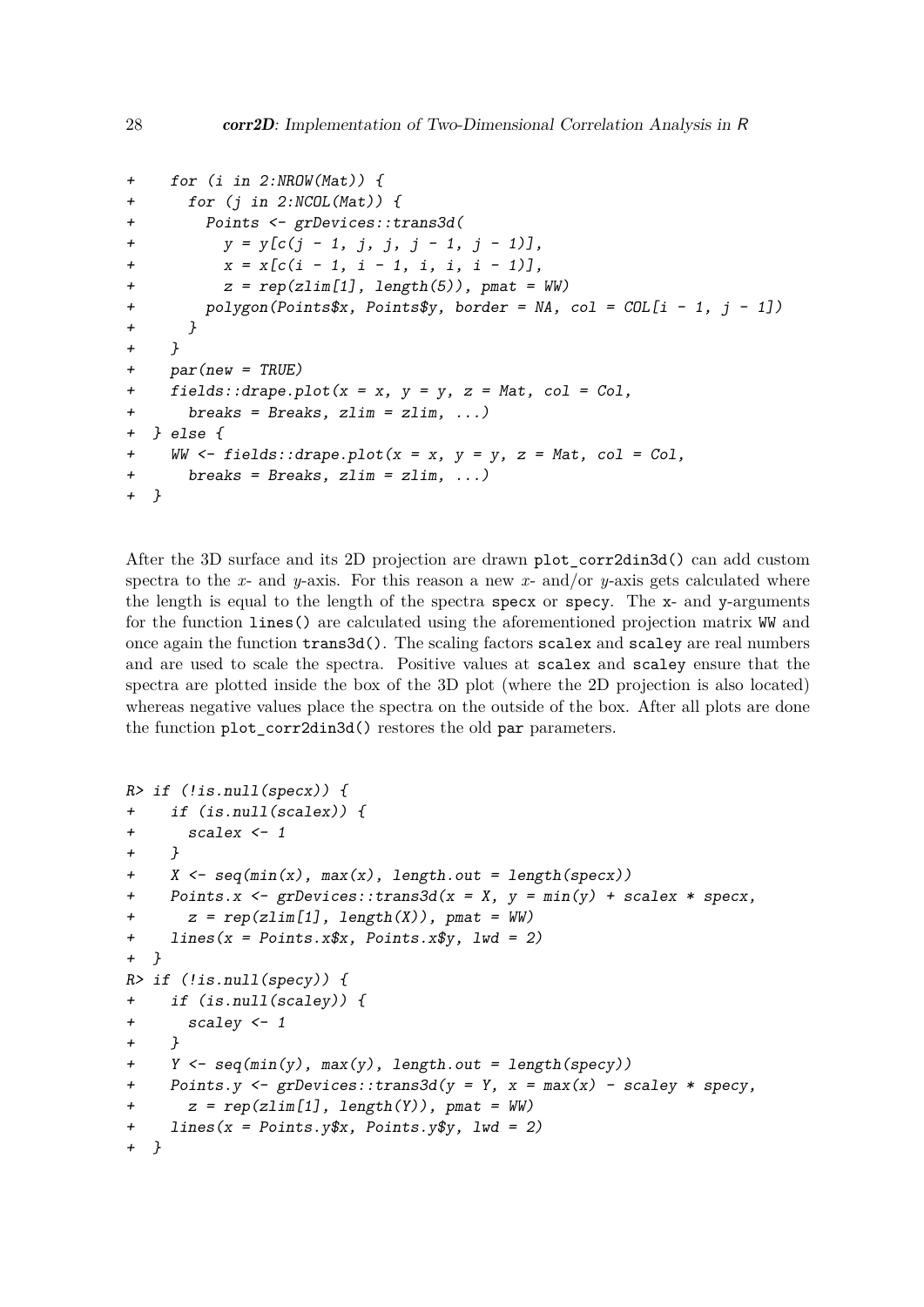# **5. Conclusion and outlook**

In this paper we demonstrated how to use our R package **corr2D** to calculate and visualize 2D correlation spectra from artificial and real data. The implementation into R offers the advantage to preprocess, correlate, visualize and further analyze data in one open-source program, which was not easily possible before and should help to make the technique of 2D correlation spectroscopy more accessible. For the calculation of the complex correlation spectra we use a parallel fast Fourier transformation approach, which can be adjusted by the user to best fit their needs. The paper also featured a detailed look on the inner workings of our package to help the user understand what is going on during the calculation.

In the future we plan on implementing the Hilbert transformation approach into the package as well as advanced 2D correlation spectroscopy techniques like moving-window 2D correlation spectroscopy, 2D codistribution spectroscopy or double 2D correlation spectroscopy. The implementation of advanced techniques into the package will help to make the package more interesting for seasoned spectroscopists and to make new 2D correlation approaches available to a broad user base. Furthermore we also aim to add a graphical user interface via shiny (Chang, Cheng, Allaire, Xie, and McPherson 2019) to the package, which will allow users without any programming experience to use the package as well.

# **Acknowledgments**

We would like to thank the Deutsche Forschungsgemeinschaft (DFG) for funding the priority program SPP 1568 "Design and Generic Principles of Self-healing Materials" and the project PO563/25-2 therein. We would also like to thank Hadley Wickham for his very good tutorials on how to create R packages and for his helpful R package devtools (Wickham, Hester, and Chang 2019). Additionally we also appreciate the helpful comments of the three editors Achim Zeileis, Bettina Grün, and Edzer Pebesma.

# **References**

- Adler D, Murdoch D (2019). "rgl: 3D Visualization Using OpenGL." R package version 0.100.24, URL https://CRAN.R-project.org/package=rgl.
- Barton FE, de Haseth JA, Himmelsbach DS (2006). "The Use of Two-Dimensional Correlation Spectroscopy to Characterize Instrumental Differences." *Journal of Molecular Structure*, **799**(1–3), 221–225. doi:10.1016/j.molstruc.2006.02.063.
- Bruker Corporation (2016). "OPUS." Version 7.5, URL https://www.bruker.com/.
- Chang W, Cheng J, Allaire JJ, Xie Y, McPherson J (2019). "shiny: Web Application Framework for R." R package version 1.3.2, URL https://CRAN.R-project.org/package=shiny.
- Clayden J (2019). "mmand: Mathematical Morphology in Any Number of Dimensions." R package version 1.5.4, URL https://CRAN.R-project.org/package=mmand.
- Cooley JW, Tukey JW (1965). "An Algorithm for the Machine Calculation of Complex Fourier Series." *Mathematics of Computation*, **19**(90), 297–301. doi:10.1090/ s0025-5718-1965-0178586-1.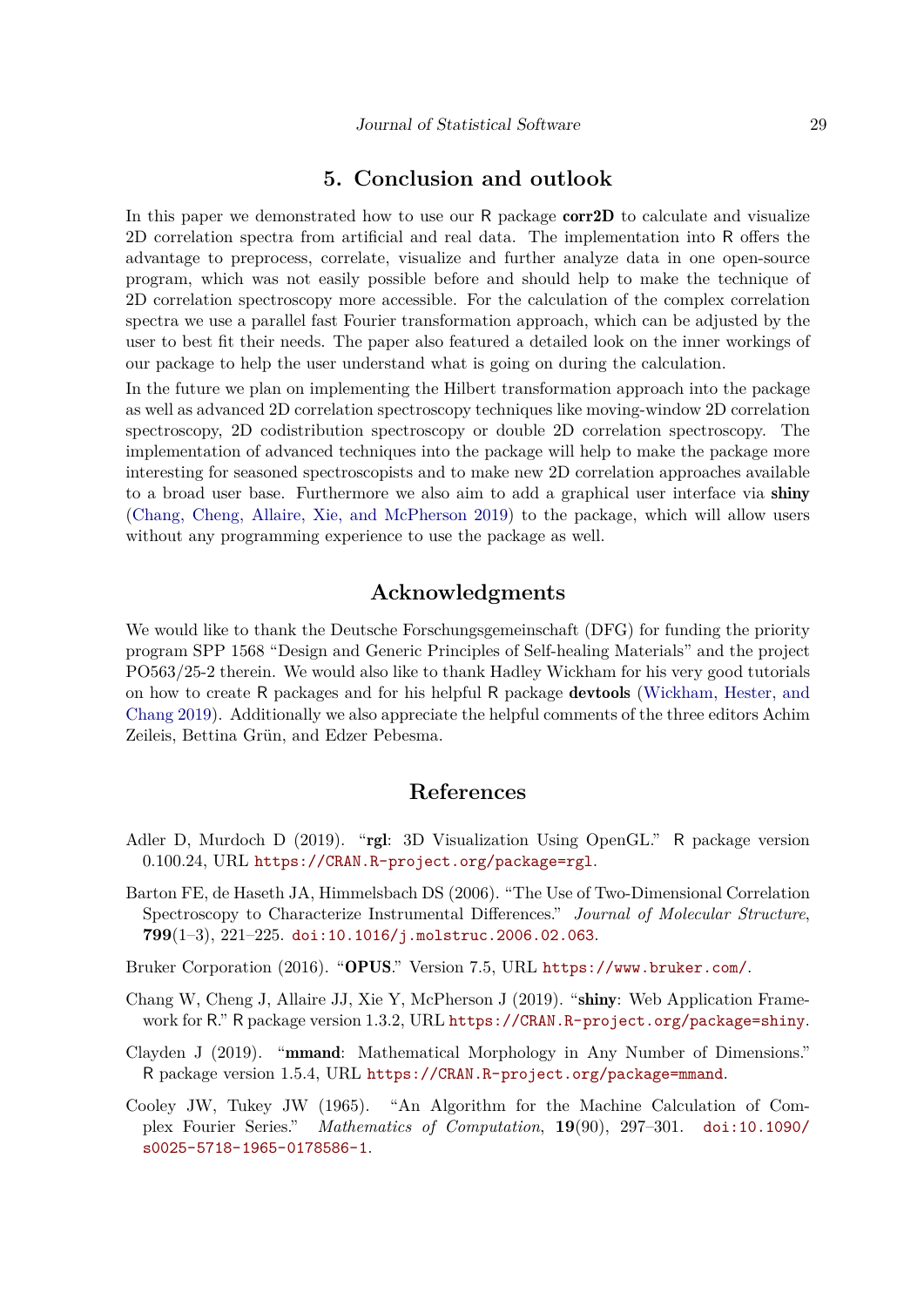- Czarnecki MA (1998). "Interpretation of Two-Dimensional Correlation Spectra: Science or Art?" *Applied Spectroscopy*, **52**(12), 1583–1590. doi:10.1366/0003702981943086.
- Ferenc (2011). "MIDAS 2010." MATLAB Central File Exchange, URL http://www. mathworks.com/matlabcentral/fileexchange/32384-midas-2010.
- Geitner R, Fritzsch R, Bocklitz T (2019). "corr2D: Implementation of 2D Correlation Analysis in R." R package version 0.4.0, URL https://CRAN.R-project.org/package=corr2D.
- Geitner R, Kötteritzsch J, Siegmann M, Bocklitz T, Hager M, Schubert US, Gräfe S, Dietzek B, Schmitt M, Popp J (2015). "Two-Dimensional Raman Correlation Spectroscopy Reveals Molecular Structural Changes During Temperature-Induced Self-Healing in Polymers Based on the Diels-Alder Reaction." *Physical Chemistry Chemical Physics*, **17**(35), 22587–22595. doi:10.1039/c5cp02151k.
- Geitner R, Kötteritzsch J, Siegmann M, Fritzsch R, Bocklitz T, Hager M, Schubert US, Gräfe S, Dietzek B, Schmitt M, Popp J (2016). "Molecular Self-Healing Mechanisms Between C60-Fullerene and Anthracene Unveiled by Raman and Two-Dimensional Correlation Spectroscopy." *Physical Chemistry Chemical Physics*, **18**(27), 17973–17982. doi: 10.1039/c6cp03464k.
- Kane M, Emerson J, Weston S (2013). "Scalable Strategies for Computing with Massive Data." *Journal of Statistical Software*, **55**(14), 1–19. doi:10.18637/jss.v055.i14.
- López-Díez EC, Winder CL, Ashton L, Currie F, Goodacre R (2005). "Monitoring the Mode of Action of Antibiotics Using Raman Spectroscopy: Investigating Subinhibitory Effects of Amikacin on Pseudomonas Aeruginosa." *Analytical Chemistry*, **77**(9), 2901–2906. doi: 10.1021/ac048147m.
- Mersmann O (2018). "microbenchmark: Accurate Timing Functions." R package version 1.4-6., URL https://CRAN.R-project.org/package=microbenchmark.
- Microsoft, Weston S (2017). "foreach: Provides Foreach Looping Construct for R." R package version 1.4.4, URL https://CRAN.R-project.org/package=foreach.
- Microsoft Corporation, Weston S (2018). "doParallel: Foreach Parallel Adaptor for the parallel Package." R package version 1.0.14, URL https://CRAN.R-project.org/package= doParallel.
- Morita S (2005). "2DShige." URL https://sites.google.com/view/shigemorita/home/ 2dshige.
- Noda I (1986). "Two-Dimensional Infrared (2D IR) Spectroscopy." *Bulletin of American Physical Society*, **31**, 520–524.
- Noda I (1989). "Two-Dimensional Infrared Spectroscopy." *Journal of the American Chemical Society*, **111**(21), 8116–8118. doi:10.1021/ja00203a008.
- Noda I (1990). "Two-Dimensional Infrared (2D IR) Spectroscopy: Theory and Applications." *Applied Spectroscopy*, **44**(4), 550–561. doi:10.1366/0003702904087398.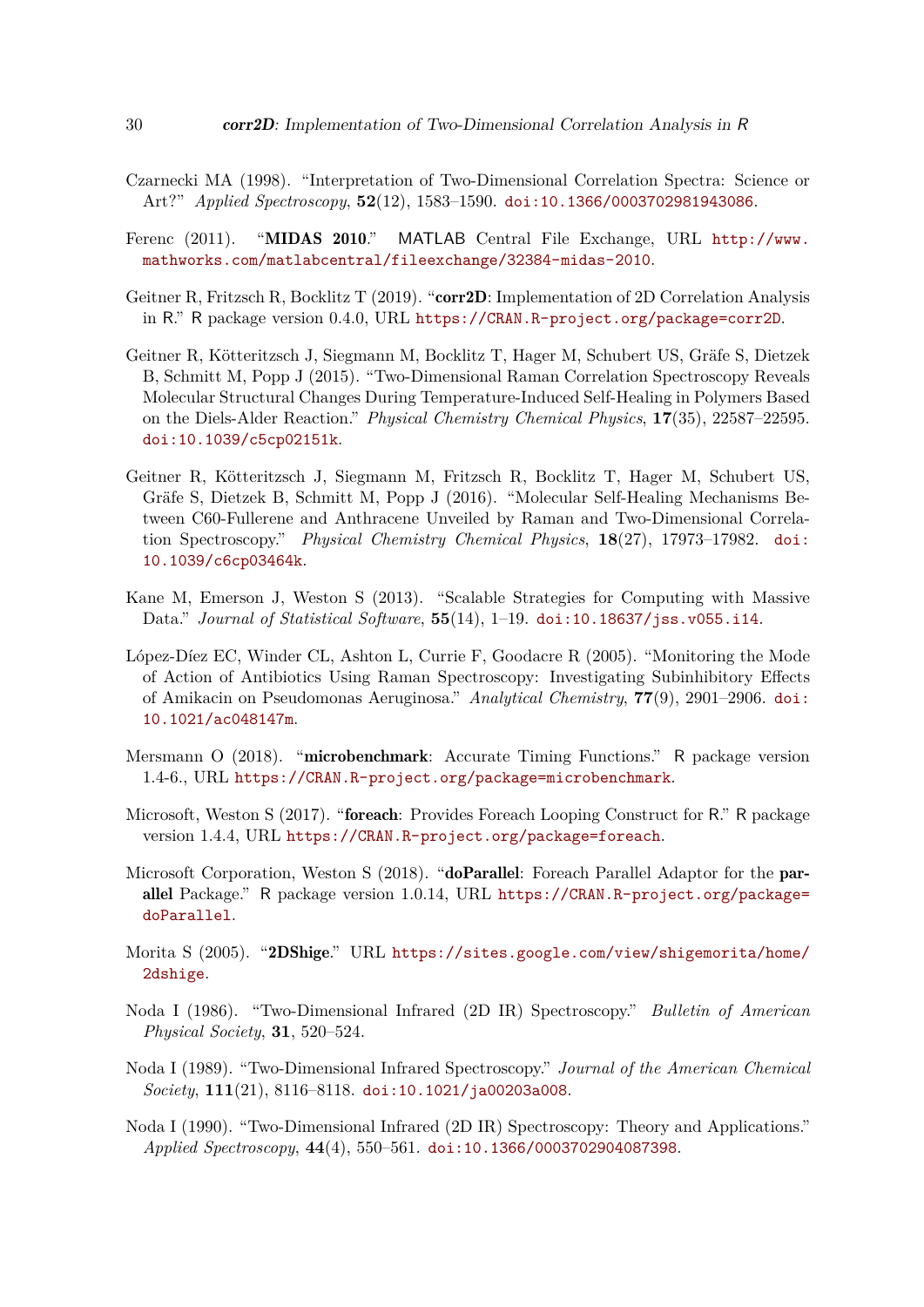- Noda I (1993). "Generalized Two-Dimensional Correlation Method Applicable to Infrared, Raman, and Other Types of Spectroscopy." *Applied Spectroscopy*, **47**(9), 1329–1336. doi: 10.1366/0003702934067694.
- Noda I (2003). "Two-Dimensional Correlation Analysis of Unevenly Spaced Spectral Data." *Applied Spectroscopy*, **57**(8), 1049–1051. doi:10.1366/000370203322259039.
- Noda I (2004). "Graphical Representation of Two-Dimensional Correlation in Vector Space." *Vibrational Spectroscopy*, **36**(2), 261–266. doi:10.1016/j.vibspec.2004.01.005.
- Noda I (2006). "Cyclical Asynchronicity in Two-Dimensional (2D) Correlation Spectroscopy." *Journal of Molecular Structure*, **799**(1–3), 41–47. doi:10.1016/j.molstruc.2005.12.060.
- Noda I (2008). "Scaling Techniques to Enhance Two-Dimensional Correlation Spectra." *Journal of Molecular Structure*, **883-884**, 216–227. doi:10.1016/j.molstruc.2007.12.026.
- Noda I (2010). "Double Two-Dimensional Correlation Analysis 2D Correlation of 2D Spectra." *Journal of Molecular Structure*, **974**(1–3), 108–115. doi:10.1016/j.molstruc.2009. 11.048.
- Noda I (2012). "Close-up View on the Inner Workings of Two-Dimensional Correlation Spectroscopy." *Vibrational Spectroscopy*, **60**, 146–153. doi:10.1016/j.vibspec.2012.01.006.
- Noda I (2014a). "Frontiers of Two-Dimensional Correlation Spectroscopy. Part 1. New Concepts and Noteworthy Developments." *Journal of Molecular Structure*, **1069**, 3–22. doi: 10.1016/j.molstruc.2014.01.025.
- Noda I (2014b). "Frontiers of Two-Dimensional Correlation Spectroscopy. Part 2. Perturbation Methods, Fields of Applications, and Types of Analytical Probes." *Journal of Molecular Structure*, **1069**, 23–49. doi:10.1016/j.molstruc.2014.01.016.
- Noda I (2016a). "Quadrature Two-Dimensional Correlation Spectroscopy (Q-2DCOS)." *Journal of Molecular Structure*, **1124**, 42–52. doi:10.1016/j.molstruc.2016.01.090.
- Noda I (2016b). "Techniques Useful in Two-Dimensional Correlation and Codistribution Spectroscopy (2DCOS and 2DCDS) Analyses." *Journal of Molecular Structure*, **1124**, 29– 41. doi:10.1016/j.molstruc.2016.01.089.
- Noda I (2016c). "Two-Dimensional Correlation Spectroscopy (2DCOS) Analysis of Polynomials." *Journal of Molecular Structure*, **1124**, 53–60. doi:10.1016/j.molstruc.2016.01. 091.
- Noda I, Dowrey AE, Marcoli C, Story GM, Ozaki Y (2000). "Generalized Two-Dimensional Correlation Spectroscopy." *Applied Spectroscopy*, **54**(7), 236–248. doi: 10.1366/0003702001950454.
- Nychka D, Furrer R, Paige J, Sain S (2019). "fields: Tools for Spatial Data." R package version 9.8-3, URL https://CRAN.R-project.org/package=fields.

OriginLab (2019). "Origin." Version 2019b, URL http://originlab.com/.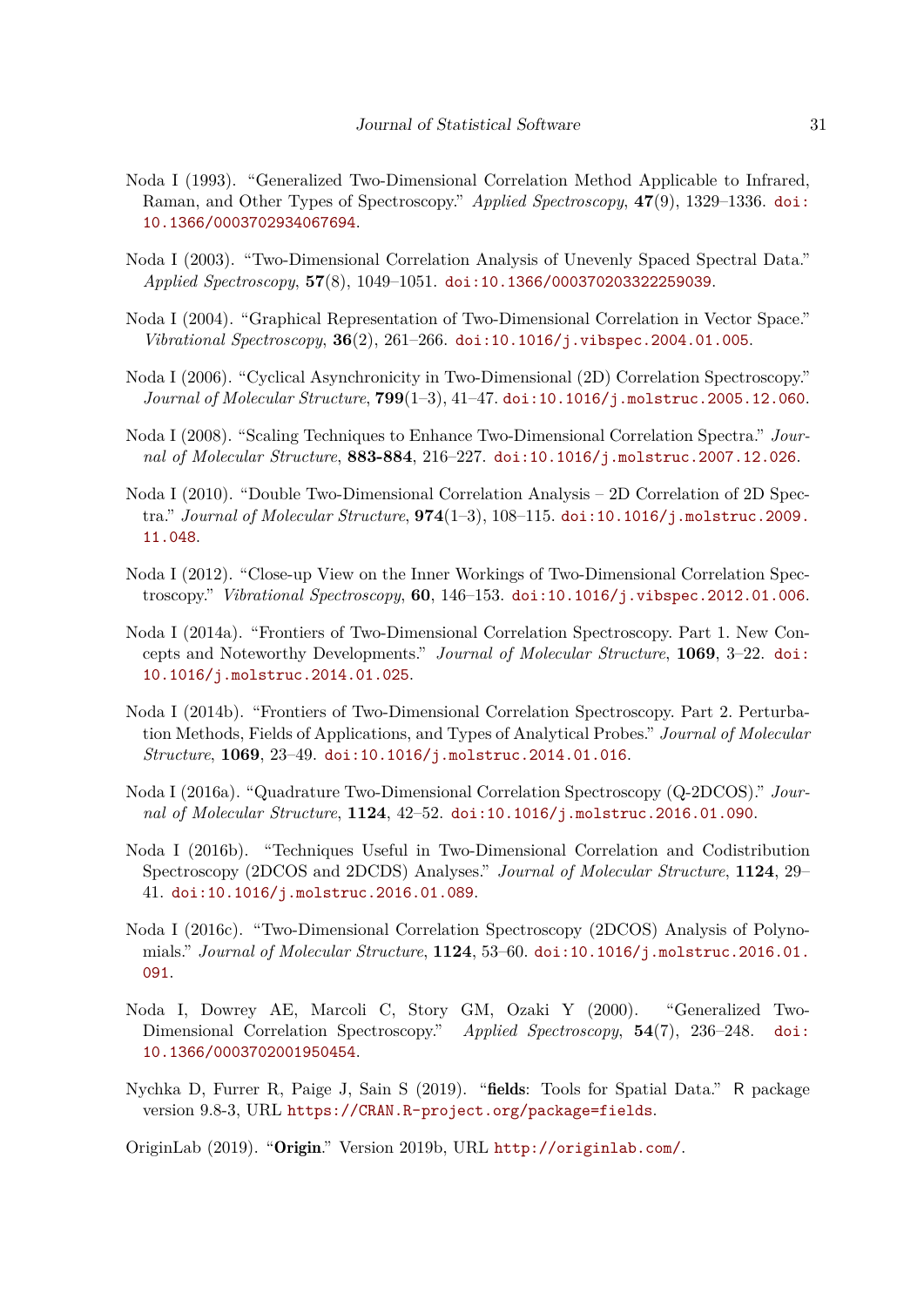- Park Y, Noda I, Jung YM (2016). "Novel Developments and Applications of Two-Dimensional Correlation Spectroscopy." *Journal of Molecular Structure*, **1124**, 11–28. doi:10.1016/j. molstruc.2016.01.028.
- R Core Team (2019). "R: A Language and Environment for Statistical Computing." URL https://www.R-project.org/.
- Šašić S, Muszynski A, Ozaki Y (2000a). "A New Possibility of the Generalized Two-Dimensional Correlation Spectroscopy. 1. Sample-Sample Correlation Spectroscopy." *The Journal of Physical Chemistry A*, **104**(27), 6380–6387. doi:10.1021/jp000510f.
- Šašić S, Muszynski A, Ozaki Y (2000b). "A New Possibility of the Generalized Two-Dimensional Correlation Spectroscopy. 2. Sample-Sample and Wavenumber-Wavenumber Correlations of Temperature-Dependent Near-Infrared Spectra of Oleic Acid in the Pure Liquid State." *The Journal of Physical Chemistry A*, **104**(27), 6388–6394. doi:10.1021/ jp0005118.
- Šašić S, Muszynski A, Ozaki Y (2001). "New Insight into the Mathematical Background of Generalized Two-Dimensional Correlation Spectroscopy and the Influence of Mean Normalization Pretreatment on Two-Dimensional Correlation Spectra." *Applied Spectroscopy*, **55**(3), 343–349. doi:10.1366/0003702011951759.
- Shinzawa H, Morita SI, Awa K, Okada M, Noda I, Ozaki Y, Sato H (2009). "Multiple Perturbation Two-Dimensional Correlation Analysis of Cellulose by Attenuated Total Reflection Infrared Spectroscopy." *Applied Spectroscopy*, **63**(5), 501–506. doi: 10.1366/000370209788346977.
- Spegazzini N, Siesler HW, Ozaki Y (2012). "Sequential Identification of Model Parameters by Derivative Double Two-Dimensional Correlation Spectroscopy and Calibration-Free Approach for Chemical Reaction Systems." *Analytical Chemistry*, **84**(19), 8330–8339. doi: 10.1021/ac301867u.
- Stauffer R, Mayr GJ, Dabernig M, Zeileis A (2015). "Somewhere Over the Rainbow: How to Make Effective Use of Colors in Meteorological Visualizations." *Bulletin of the American Meteorological Society*, **96**(2), 203–216. doi:10.1175/bams-d-13-00155.1.
- The MathWorks Inc (2016). MATLAB  *The Language of Technical Computing, Version R2016a*. Natick. URL http://www.mathworks.com/products/matlab/.
- Thomas M, Richardson HH (2000). "Two-Dimensional FT-IR Correlation Analysis of the Phase Transitions in a Liquid Crystal, 4'-n-Octyl-4-Cyanobiphenyl (8CB)." *Vibrational Spectroscopy*, **24**(1), 137–146. doi:10.1016/s0924-2031(00)00086-2.
- Wickham H (2018). "**profr**: An Alternative Display for Profiling Information." R package version 0.3.3, URL https://CRAN.R-project.org/package=profr.
- Wickham H, Hester J, Chang W (2019). "devtools: Tools to Make Developing R Packages Easier." R package version 2.0.2, URL https://CRAN.R-project.org/package=devtools.
- Yu ZW, Liu J, Noda I (2003). "Effect of Noise on the Evaluation of Correlation Coefficients in Two-Dimensional Correlation Spectroscopy." *Applied Spectroscopy*, **57**(12), 1605–1609. doi:10.1366/000370203322640251.